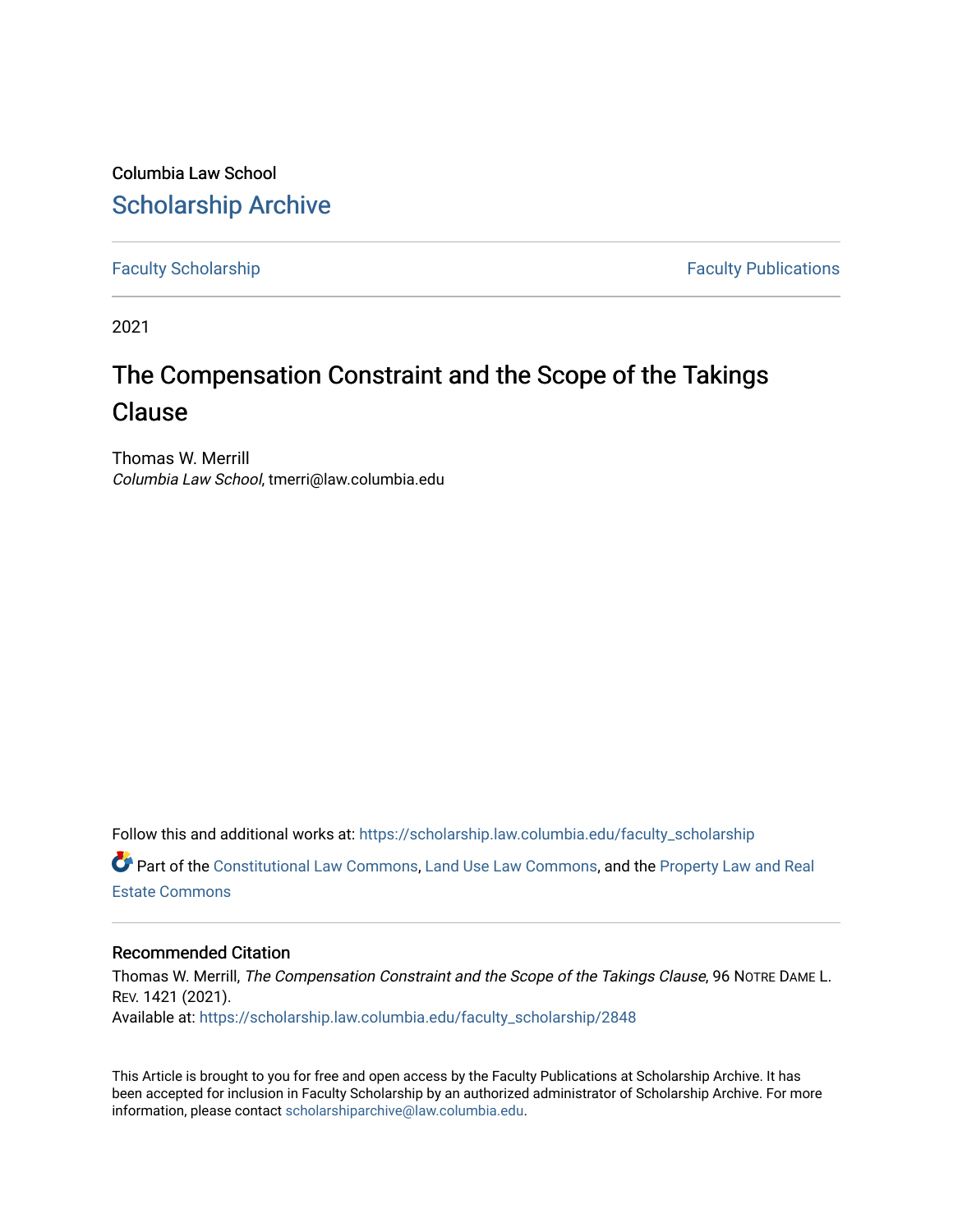# THE COMPENSATION CONSTRAINT AND THE SCOPE OF THE TAKINGS CLAUSE

#### *Thomas W. Merrill*\*

#### **INTRODUCTION**

The idea I wish to explore in this Essay is whether the established methods for determining just compensation can shed light on the meaning of other issues that arise in litigation under the Takings Clause. Specifically, is it possible to "reverse engineer" the Takings Clause by reasoning from settled understandings about how to determine just compensation in order to reach certain conclusions about when the Clause applies, what interests in private property are covered by the Clause, and what does it mean to take such property?<sup>1</sup>

The proposed exercise is positive or descriptive in nature rather than normative. The hypothesis is that the ability to calculate just compensation, using established valuation techniques, is a necessary condition for finding that the Takings Clause applies. That the compensation constraint is a necessary condition for applying the Clause does not establish that it is a sufficient condition. There may be other factors, not addressed here, that enter into any final determination that government action gives rise to liability under the Clause. The Essay is concerned only with whether the ability to determine the amount of just compensation is a limiting principle on the scope of the constitutional right.

#### I. HOW TO DETERMINE JUST COMPENSATION

The Takings Clause is unique among constitutional provisions in that it specifies a remedy for its violation: the payment of just compensation. Moreover, by common consensus this is the exclusive remedy for violation of the Clause.2 As the Supreme Court has observed, the Clause "is designed not to

<sup>©</sup> 2021 Thomas W. Merrill. Individuals and nonprofit institutions may reproduce and distribute copies of this Essay in any format at or below cost, for educational purposes, so long as each copy identifies the author, provides a citation to the *Notre Dame Law Review*, and includes this provision in the copyright notice.

<sup>\*</sup> Charles Evans Hughes Professor, Columbia Law School.

<sup>1</sup> The Takings Clause provides: "nor shall private property be taken for public use without just compensation." U.S. CONST. amend. V.

<sup>2</sup> This does not mean that anticipatory relief should be prohibited if it will serve to speed the resolution of litigation. *See* Thomas W. Merrill, *Anticipatory Remedies for Takings*,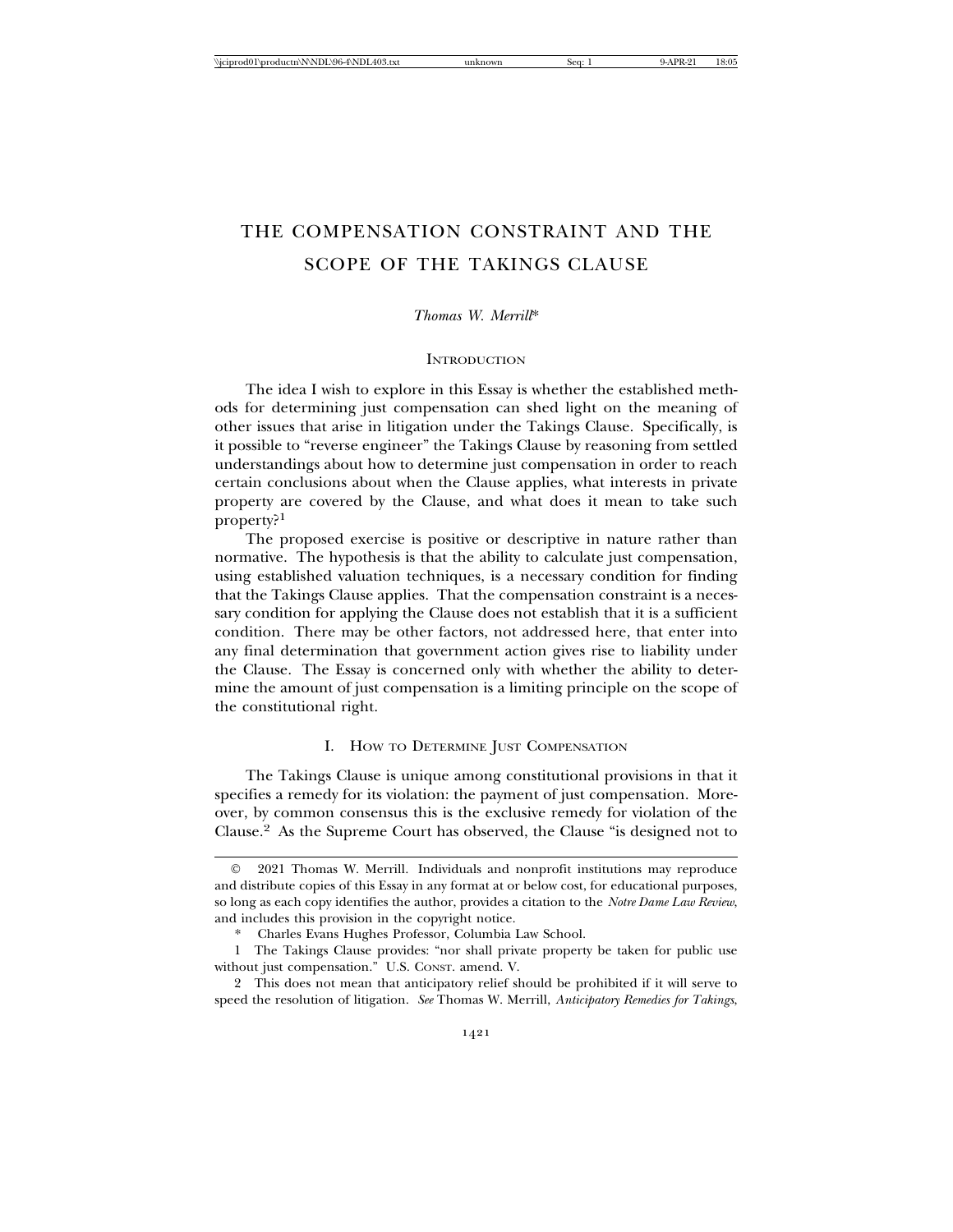limit the governmental interference with property rights *per se*, but rather to secure *compensation* in the event of otherwise proper interference amounting to a taking."3 The question for consideration is whether this uniquely limited remedy also limits the substantive protection afforded by the Clause.

The possibility of a compensation constraint gains force when one considers that the approach to determining the measure of just compensation is by far the most settled of the various issues that can arise under the Clause. The reason for this is that most disputes governed by the Clause involve express exercises in the taking of property under the power of eminent domain.4 The primary contested issue in such cases is the amount of compensation that is owed; as a result, the basic principles that govern the determination of just compensation have been repeatedly adjudicated by courts over a significant period of time.

When one peruses the leading decisions on the meaning of just compensation and the treatises on eminent domain like *Nichols*, one learns that the general principle in all cases is that just compensation means fair market value.5 Fair market value is further defined to mean what a willing buyer would pay a willing seller in an arm's-length transaction.<sup>6</sup> This is obviously an imputed number. By definition, when the government takes property there is no arm's-length transaction: we are dealing with forced exchanges of property, not voluntary exchanges. The determination of fair market value therefore is based on an imaginary transaction of the subject property, and an estimate or guess about the price that would be agreed upon in such a hypothetical transaction.

These generalities are further particularized by considering a number of methods that are permissible to use in calculating fair market value. The method most commonly used is (1) to examine recent transactions of other property similar to the property taken, making adjustments for differences in the size, age, location, and the quality of improvements. Other techniques that have been used less often include (2) considering recent transactions of the property in question, making adjustments for general changes in market prices since the date of those transactions; (3) estimating the rental value of the property in question, and capitalizing this to generate an imputed purchase price using a rate of return commonly used as a benchmark for

<sup>128</sup> HARV. L. REV. 1630 (2015) (arguing that declaratory relief should be available if conditions warrant it). But the final judgment in any case that successfully establishes that the government engaged in a taking of property for public use will always be an award of just compensation for the taking.

<sup>3</sup> First English Evangelical Lutheran Church v. Cnty. of Los Angeles, 482 U.S. 304, 315 (1987).

<sup>4</sup> Indeed, virtually all the reported cases that address the meaning of just compensation involve express takings. A small number of decisions that involve regulatory takings are referenced in Christopher Serkin, *The Meaning of Value: Assessing Just Compensation for Regulatory Takings*, 99 NW. U. L. REV. 677, 684–85 (2005).

<sup>5 4</sup> JULIUS L. SACKMAN, NICHOLS ON EMINENT DOMAIN § 12.02[1], at 12–60 to 12–67 (3d ed. 2006).

<sup>6</sup> *See* United States v. Miller, 317 U.S. 369, 374–75 (1943).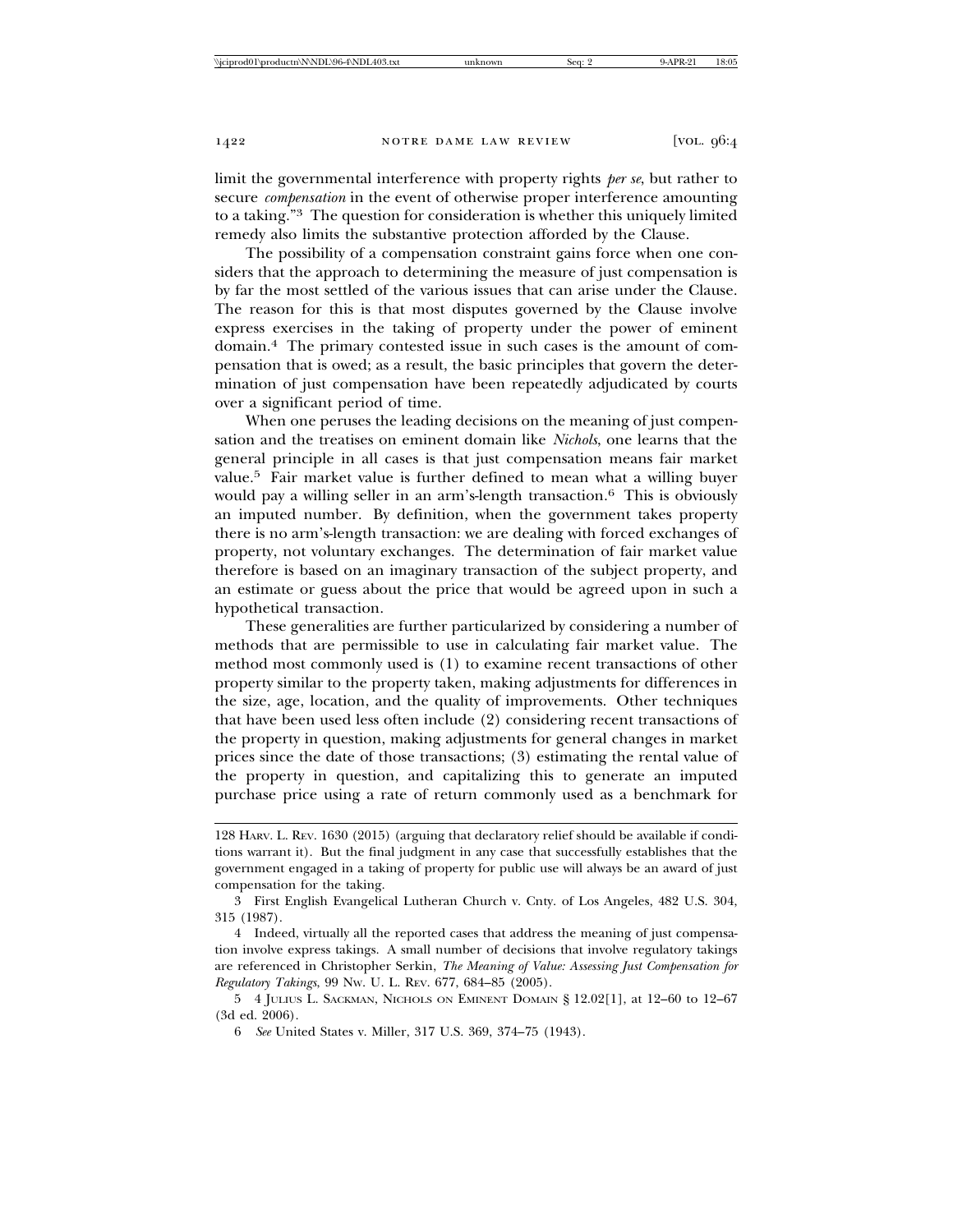investments in similar property; and (4) estimating the replacement cost of the property in question, making adjustments to reflect depreciation due to age and wear and tear of the property in question.<sup>7</sup>

A critical point to make about the established methods of determining fair market value is that each presupposes that the property in question is of a type that is commonly exchanged in voluntary transactions. This is most obvious with respect to the first method—looking to comparable transactions—which rests on the understanding that the property taken is similar to other properties that have recently been exchanged for value. But it is also true of the other valuation techniques as well. The previous transaction of the subject property method presupposes that there has been at least one recent voluntary transaction of the property in question; the capitalization of rental value method presupposes that similar properties are leased and the rents reflect voluntarily negotiated leases; and the replacement cost method assumes that there is a market for the relevant inputs (typically land and building materials) such as would be needed to create a replacement to the property that has been taken.

To generalize, all methods of determining just compensation rest on some variation of the understanding that compensation is measured by voluntary transactions for value involving property similar to the property taken. One looks to the money that changes hands when similar property is voluntarily transferred, and this provides the benchmark that fixes the compensation that must be paid when the government compels a transfer of property. Just compensation for forced exchange is fixed by drawing inferences from voluntary exchange.

#### II. SOME GENERAL IMPLICATIONS

Let us consider some implications of the general principle that just compensation for takings is based on fair market value as determined by extrapolating from the amount of money that changes hands in voluntary exchanges of similar property. If we take this principle as our Archimedean point of departure, what if any conclusions can be drawn about other, more contested aspects of the law that governs takings of property?

One very broad implication is that a constitutional right to just compensation for takings of property makes sense only in a society in which voluntary exchange is the norm and forced exchange is exceptional. Imagine, for example, a society that adopts a just compensation clause in which all factories but one are owned and operated by the state. The government decides to eliminate the anomaly by nationalizing the one factory in private hands.

<sup>7</sup> DAVID A. DANA & THOMAS W. MERRILL, PROPERTY: TAKINGS 169–71 (2002); SACKMAN, *supra* note 5, § 12.02[1], at 12–60 to 12–67; *see also* Brian Angelo Lee, *Just Undercompensation: The Idiosyncratic Premium in Eminent Domain*, 113 COLUM. L. REV. 593, 616–17 (2013) (listing methods 1, 3, and 4 (as enumerated here) as the three most used methods); Katrina Miriam Wyman, *The Measure of Just Compensation*, 41 U.C. DAVIS L. REV. 239, 252 & n.46 (2007).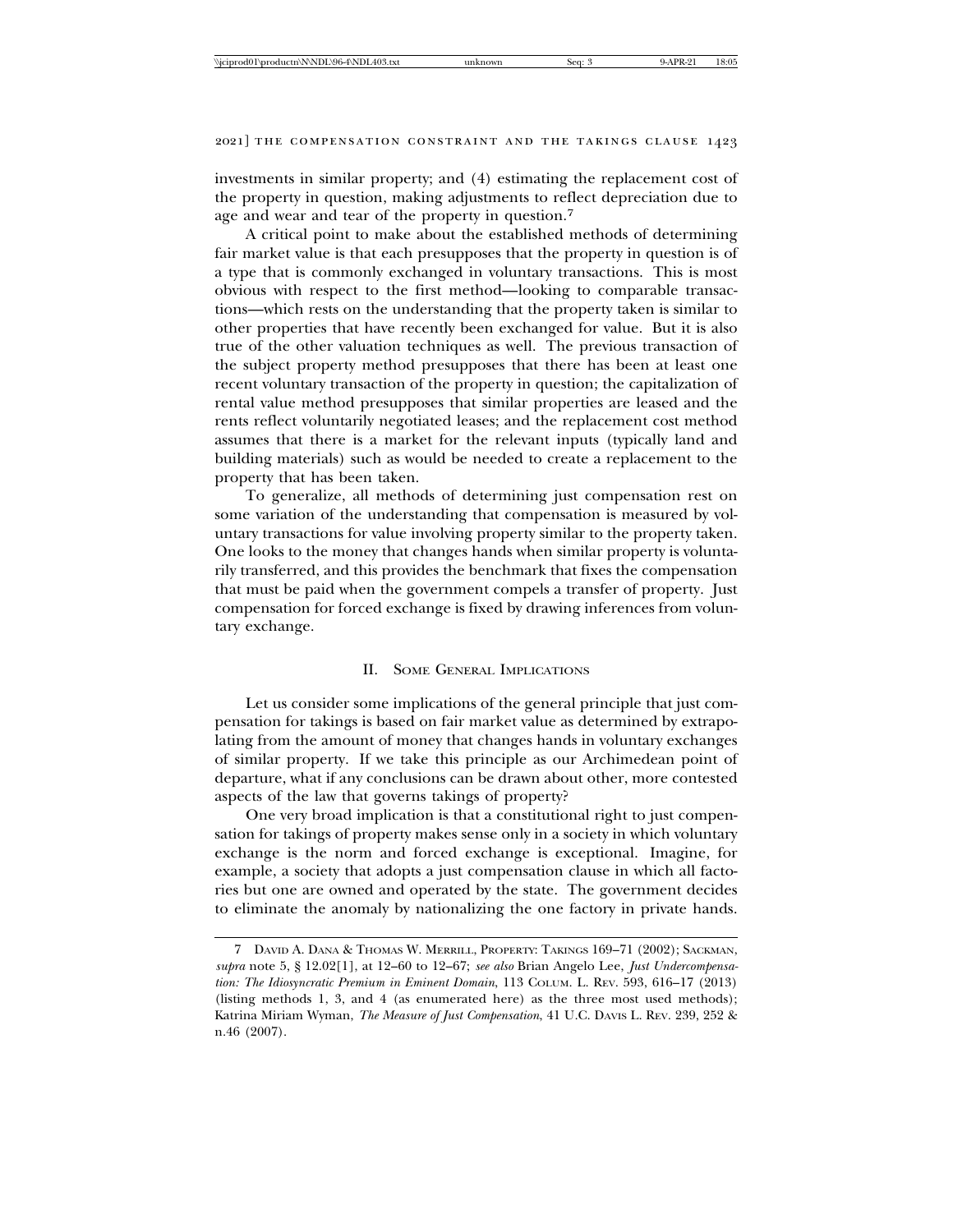How is just compensation for this taking going to be determined? Clearly, there will be no transactions in comparable properties that can be used to estimate what just compensation will be for taking the one non-state-owned factory. Nor will there be a rental market for factory properties from which one can derive a fair rental value and an appropriate rate of capitalization. Conceivably, there will be a transaction involving the seized factory sometime in the past, but this may have occurred long ago and in a different context that gives the transaction little probative value. Replacement cost is another possibility, but unless all the inputs that would go into constructing a new factory, including land and all the materials needed to build a factory, are freely exchanged in competitive markets, the derivation of compensation using the replacement cost method is not likely to work either.

So one very broad implication of starting from the principles of just compensation is that protection against government takings can exist only in a society that has a market economy. One cannot have something like a takings clause in a hunter-gatherer society where there is no formal system of exchange of goods. Nor, to take the other extreme, does a takings clause make sense in a thoroughgoing socialist economy where the government controls all relevant resources. The simple reason is that in such a system there will be no way to calculate just compensation in return for forced exchanges of resources.

Another important implication is that the Takings Clause cannot be applied to entitlements that are not exchanged for value—bought and sold. There are a variety of reasons why things are not bought and sold.

One reason is that they are too plenteous, under current conditions of technology and levels of supply and demand, to generate any kind of exchange of rights.<sup>8</sup> Wind and sunlight might be examples. Both are quite useful, for example, in generating electricity. They definitely have value. But at least under current technology and levels of supply and demand, there is no market for transferring wind and sunlight from one landowner—who is assumed to have the right to capture these resources when they enter the column of space above the land—to other users. This could change. We are beginning to see occasional nuisance suits complaining about neighbors casting shadows on nearby solar collectors or erecting windmills that diminish the flow of air on nearby land.9 This could conceivably evolve into a general practice of exchanging solar or wind easements for value, in which case the

<sup>8</sup> *See* Carol Rose, *The Comedy of the Commons: Custom, Commerce, and Inherently Public Property*, 53 U. CHI. L. REV. 711, 717–18 (1986) (discussing the idea of "plenteous" goods as an explanation for the absence of private rights).

<sup>9</sup> *See, e.g.*, Prah v. Maretti, 321 N.W.2d 182 (Wis. 1982); Tenn v. 889 Assocs., Ltd., 500 A.2d 366 (N.H. 1985); Burch v. Nedpower Mount Storm, LLC, 647 S.E.2d 879 (W. Va. 2007). The general rule is that casting a shadow on neighboring property is not actionable. *See* Fontainebleau Hotel Corp. v. Forty-Five Twenty-Five, Inc., 114 So. 2d 357 (Fla. Dist. Ct. App. 1959). For recent disputes among landowners over "wind shadow" or "wind wake" created by the construction of nearly wind turbines, see Yael R. Lifshitz, *Rethinking Original Ownership*, 66 U. TORONTO L.J. 513, 539–43 (2016).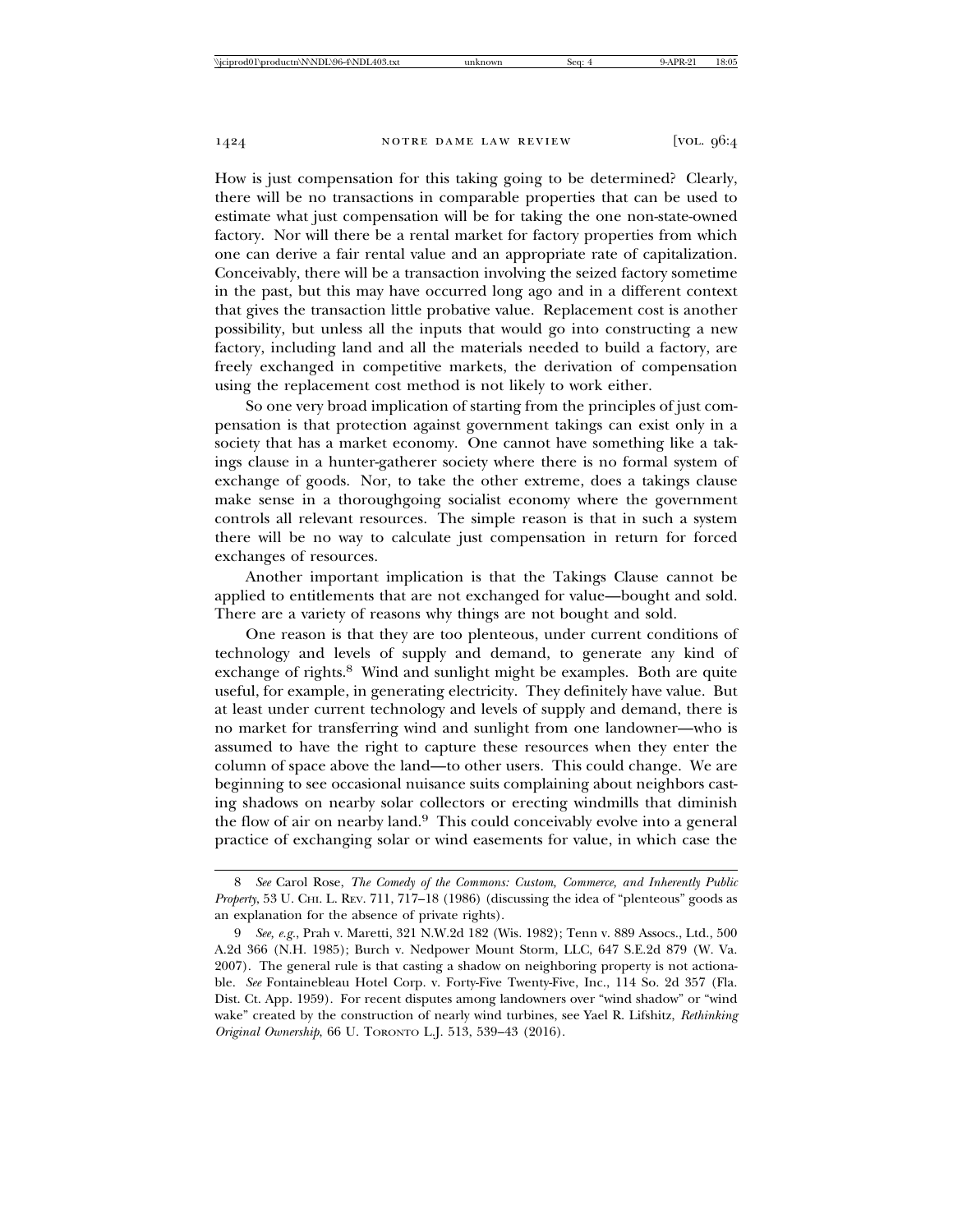conditions for calculating just compensation for blocking sun or wind might arise. Or a system of government-created exchangeable wind rights or sunlight rights might emerge.<sup>10</sup> But as things currently stand, wind and sunlight are regarded as "free goods" that can be captured by whoever controls the column of space in which these resources happen to enter. These resources thus cannot be valued in monetary terms in such a way as would be required in order to calculate just compensation for their taking.

Another reason things are not bought and sold is that they are regarded as rights that belong to the public in general. Prime examples would be navigable waterways, public lands held in an open access status, and ideas and images in the public domain. Such resources are commonly protected against private claiming, either by statute or under the nebulous public trust doctrine. Since private exclusion rights are prohibited, there is no basis for buying and selling such public rights. They are "not the 'property' right of anyone—hence the sardonic maxim, explaining what economists call the 'tragedy of the commons,' *res publica*, *res nullius*."11 To be sure, a proposal to sell off public assets could be subject to valuation, if the hived-off assets are subject to exclusion rights.<sup>12</sup> But if the assets are indelibly impressed with an open-access status, as was held in the leading public trust decision,<sup>13</sup> no one will bid for such rights. There will, accordingly, be no basis for determining their fair market value, and hence no basis for assimilating them to the obligation to compensate for takings.

A third reason things are not bought and sold is that they have a negative value. A prime example might be general liabilities. By a general liability I mean one that is payable from any source of funds, like a personal loan or an income tax or inheritance tax. Commentators have occasionally mused about whether taxes should be regarded as takings of property, at least in some circumstances.<sup>14</sup> But general liabilities are not bought and sold. The right to *receive* payments based on general liabilities are bought and sold. We call this the bond market. Bonds and other forms of assignable rights to receive monies like securitized receivables are transacted all the time, and valuing these instruments is easy. So it is reasonable to assume that a government seizure or cancellation of an assignable right to receive payments would be regarded as a taking.15 But general obligations to *pay* someone else, including obligations to pay taxes to the government, are not bought and

15 Thus, the Court has occasionally held that government interference with the right to receive interest on a sum of money can be a taking. *See* Phillips v. Wash. Legal Found., 524 U.S. 156, 163, 172 (1998); Webb's Fabulous Pharmacies, Inc. v. Beckwith, 449 U.S. 155

<sup>10</sup> *See generally* Alexandra B. Klass, *Property Rights on the New Frontier: Climate Change, Natural Resource Development, and Renewable Energy*, 38 ECOLOGY L.Q. 63 (2011).

<sup>11</sup> Coll. Sav. Bank v. Fla. Prepaid Postsecondary Educ. Expense Bd., 527 U.S. 666, 673 (1999) (footnote omitted).

<sup>12</sup> *See* Richard A. Epstein, *The Public Trust Doctrine*, 7 CATO J. 411, 421 (1987).

<sup>13</sup> Ill. Cent. R.R. Co. v. Illinois, 146 U.S. 387, 460 (1892).

<sup>14</sup> *See e.g.*, Eric Kades*, Drawing the Line Between Taxes and Takings: The Continuous Bur*dens Principle, and Its Broader Application, 97 Nw. U. L. REV. 189 (2002); Eduardo Moisés Peñalver, Regulatory Taxings, 104 COLUM. L. REV. 2182 (2004).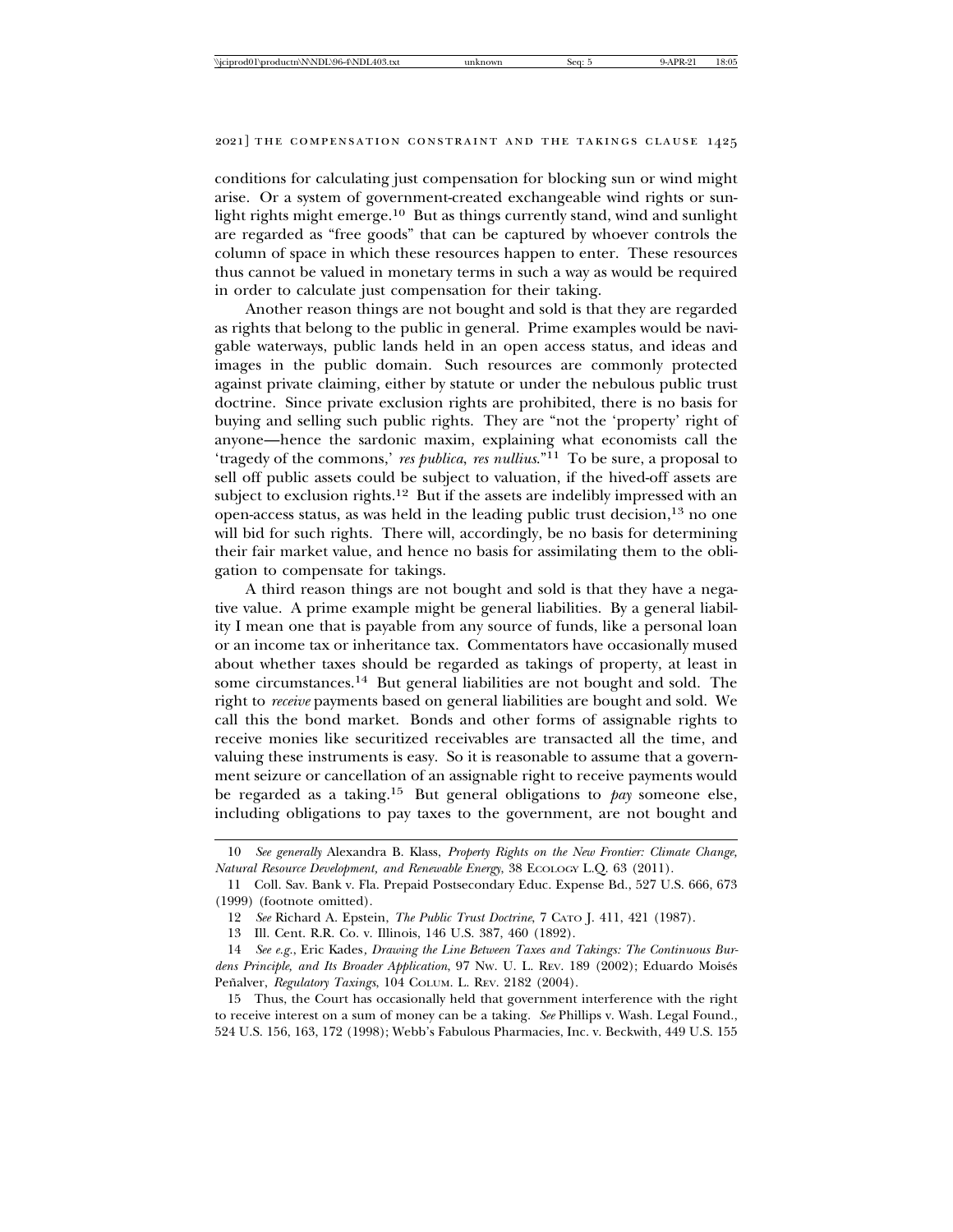sold, since these obligations have only a negative value.<sup>16</sup> Which suggests, under the hypothesis being considered, that taxes cannot be takings, at least when they take the form of general obligations like income or inheritance taxes.

A fourth example might be things that clearly have value but which by law cannot be assigned or transferred. Many years ago, the Supreme Court considered whether a delegated power of eminent domain given to a hydroelectric company is an interest that should be compensated when the right is eliminated.<sup>17</sup> The right to condemn property is said to be a type of sovereign authority, but it is often delegated to common carriers, utility companies, and the like. What one does not see, not in any legally sanctioned sense, is the buying and selling of the right of eminent domain. The Court held in the referenced case that the delegated power of eminent domain is not subject to compensation for a taking.<sup>18</sup> This seems correct, under the hypothesis we are considering, given that there is no way to determine what the just compensation should be for taking such a power.

One can generalize the point by saying that any type of nonassignable government power, privilege, or license is not going to be regarded as something eligible for compensation if it is taken away. A license to practice law or medicine, a nontransferable liquor license, a certificate of public convenience and necessity to operate a railroad or other common carrier or utility—any of these permissions, if they cannot be assigned from one holder to another, will not generate any information about what a willing buyer would pay and a willing seller would accept in an arm's-length transaction. Consequently, it will not be possible to determine what just compensation should be given if they are cancelled or terminated by the government. The hypothesis under consideration therefore suggests that they will not be regarded as giving rise to a right to compensation.19

A final example might be things that are given to particular persons for reasons unique to that person. Possible illustrations include personal awards (a Pulitzer Prize), titles (a knighthood), powers (a power of appointment under a will), invitations to join an honorific society (the National Academy of Sciences), or even dinner invitations. Such things can be cancelled or rescinded, but it is not possible to imagine that they might be taken for just

<sup>(1980) (</sup>clerk of court takes interest on fund of money deposited in court in an interpleader action).

<sup>16</sup> *See* E. Enters. v. Apfel, 524 U.S. 498, 539–40 (1998) (Kennedy, J., concurring in the judgment and dissenting in part); *id.* at 554 (Breyer, J., dissenting). The Court distinguished *Eastern Enterprises* in *Koontz v. St. Johns River Water Management District*, 570 U.S. 595 (2013), which involved a challenge to an exaction of money as a condition for permitting development of a parcel of property. The Court distinguished an exaction imposed as a condition for developing an individual parcel from a tax, which it affirmed could not be regarded as a taking.

<sup>17</sup> United States *ex rel.* Tenn. Valley Auth. v. Powelson, 319 U.S. 266, 276–81 (1943). 18 *Id.*

<sup>19</sup> For a discussion of the narrower category of things that cannot be sold but can be gifted away, see *infra* notes 45–46 and accompanying text.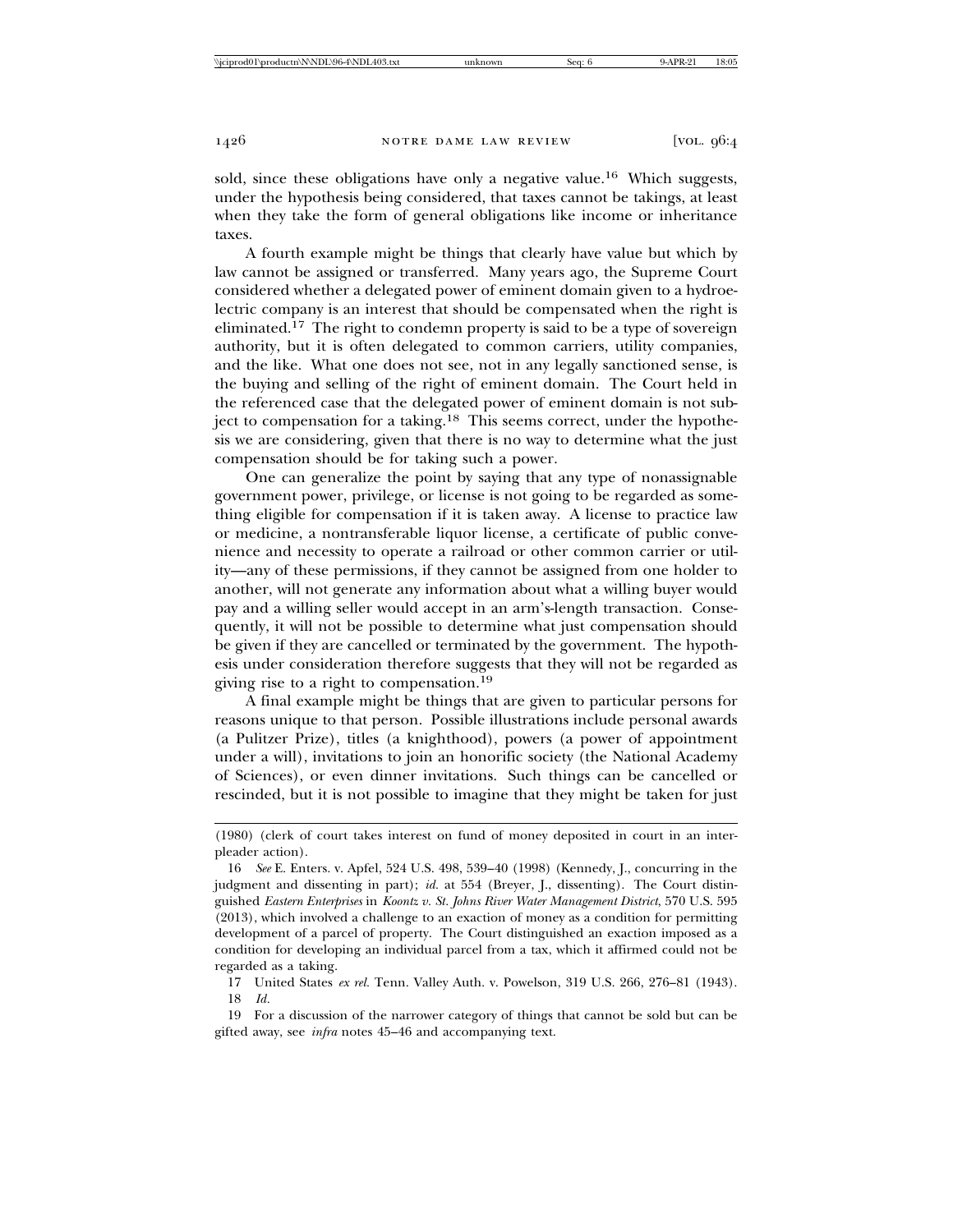compensation. Given their personalized nature, they are never exchanged for value. And because they are never exchanged for value, there is no way to determine how to measure just compensation if they are cancelled or rescinded.

#### III. THE MEANING OF PRIVATE PROPERTY

The reverse engineering exercise is therefore capable of generating some general conclusions about the scope of the Takings Clause. Of greater doctrinal interest, it would seem that the compensation constraint also has value in identifying what sorts of interests will qualify as "private property" for purposes of the Clause.

In theory, "private property" could refer to well-established bundles of rights, like the fee simple, the life estate, the lease, the trust, and so forth. Or it could refer to every incident associated with property, like the right to exclude, the right to use, and the right to transfer. When we start with the compensation constraint, it would seem that private property must refer to discrete assets that can be exchanged for consideration on a standalone basis.20 Steven Eagle has called this the "commercial unit test," meaning an interest that is "actually recognized as traded in a market in the community in which it is located."21

The rationale for limiting private property for takings purposes to packages of rights that are "exchangeable on a standalone basis" or "tradeable in the local market" follows directly from the requirement of determining just compensation. The measure of just compensation is market value, and market value is obviously difficult if not impossible to determine when the government has taken an interest that is not bought and sold in the market. Under other conceptions of the meaning of private property, such that it refers to every incident in property, we would frequently be faced with claims that the government has taken interests for which there is no market, creating a conundrum for how to determine just compensation.

Limiting the definition of private property to exchangeable rights also fits well with longstanding practice associated with exercises of the power of eminent domain. All agree the Constitution requires compensation when the government exercises the power of eminent domain. The question then becomes: When does the government see fit to exercise the power of eminent domain?

The answer, which is abundantly clear from long experience, is that the government resorts to eminent domain when it needs to acquire a configuration of assets that is commonly tradeable or exchangeable in the market, but which for one reason or another cannot be purchased by the government at

<sup>20</sup> DANA & MERRILL, *supra* note 7, at 68–81; Thomas W. Merrill, *The Landscape of Constitutional Property*, 86 VA. L. REV. 885, 974–78 (2000).

<sup>21</sup> Steven J. Eagle, *Property Tests, Due Process Tests and Regulatory Takings Jurisprudence*, 2007 BYU L. REV. 899, 941; *see also* STEVEN J. EAGLE, REGULATORY TAKINGS §§ 7-7(e)(5), 7-8 (5th ed. 2012).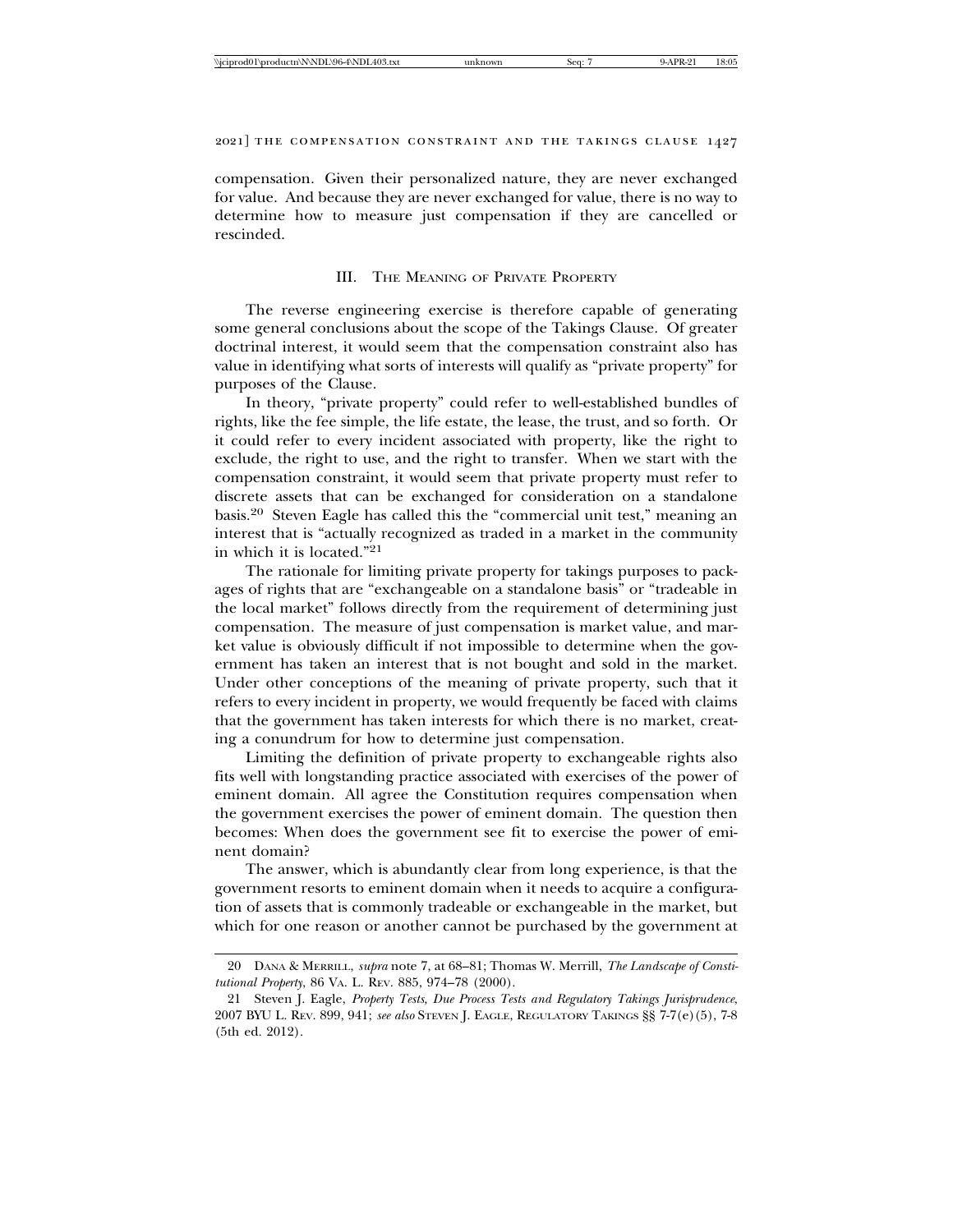what would ordinarily be its market value.<sup>22</sup> In other words, the government would ordinarily purchase the configuration of assets, but finds it cannot do so at a price that falls within what it regards as the range of existing market prices. Usually, this will be because the property enjoys some feature that gives the existing owner the ability to hold out for a price in excess of what would otherwise be its market value.<sup>23</sup> Less commonly, it might be because the government has an urgent need for the property that precludes going through the process of ordinary negotiation of a sale. In short, eminent domain is used to acquire assets that are tradeable in the local market, or exchangeable on a standalone basis, but which, for reasons particular to the project in question, cannot be acquired at a price approximating normal market value.<sup>24</sup>

The relatively small number of decisions that have considered the meaning of private property for purposes of eminent domain are consistent with this conclusion. The Court has held that flowage easements, leases, trade secrets, and security interests are all types of "private property" that require the payment of just compensation if they are taken by the government or transferred pursuant to forced exchange.25 All of these interests are exchangeable on a standalone basis and are ordinarily acquired through some kind of voluntary exchange of rights. In contrast, the Court has held that the head of water in rivers, a delegated power of eminent domain, future social security benefits, prospective business customers, and freedom from general liabilities are not "private property" for takings purposes.26 These interests are all subject to significant contingencies, whether they be natural, governmental, or commercial. In any event, they are the kinds of interests that are not transacted, at least not on a standalone basis, and consequently would present very difficult challenges of valuation.

Even if "private property" is limited to exchangeable assets for purposes of eminent domain, it does not inevitably follow that the same understanding

25 United States v. Va. Elec. & Power Co., 365 U.S. 624, 631 (1961) (flowage easement); United States v. Gen. Motors Corp., 323 U.S. 373, 381–83 (1945) (lease); Ruckelshaus v. Monsanto Co., 467 U.S. 986, 1003–04 (1984) (trade secrets); United States v. Sec. Indus. Bank, 459 U.S. 70, 75–76 (1982) (security interests).

26 United States v. Willow River Power Co., 324 U.S. 499, 511 (1945) (head of water in river); United States *ex rel.* Tenn. Valley Auth. v. Powelson, 319 U.S. 266, 276–81 (1943) (delegated power of eminent domain); Flemming v. Nestor, 363 U.S. 603, 608 (1960) (future social security benefits); Coll. Sav. Bank v. Fla. Prepaid Postsecondary Educ. Expense Bd., 527 U.S. 666, 672 (1999) (prospective customers); E. Enters. v. Apfel, 524 U.S. 498, 539–40 (1998) (Kennedy, J., concurring in the judgment and dissenting in part); *id.* at 554 (Breyer, J., dissenting) (immunity from liabilities).

<sup>22</sup> This is confirmed by the nearly universal practice, which is sometimes required by law, of seeking to acquire the property by negotiation before resorting to eminent domain.

<sup>23</sup> *See generally* Thomas W. Merrill, *The Economics of Public Use*, 72 CORNELL L. REV. 61 (1986) (presenting a survey of eminent domain decisions showing that nearly all involve acquiring assets with some kind of holdout power).

<sup>24</sup> Saul Levmore, *Takings, Torts, and Special Interests*, 77 VA. L. REV. 1333, 1340–41 (1991) ("The predictive rule for takings law . . . [is] that compensation will be required when the intervention is readily seen as a substitute for a private purchase.").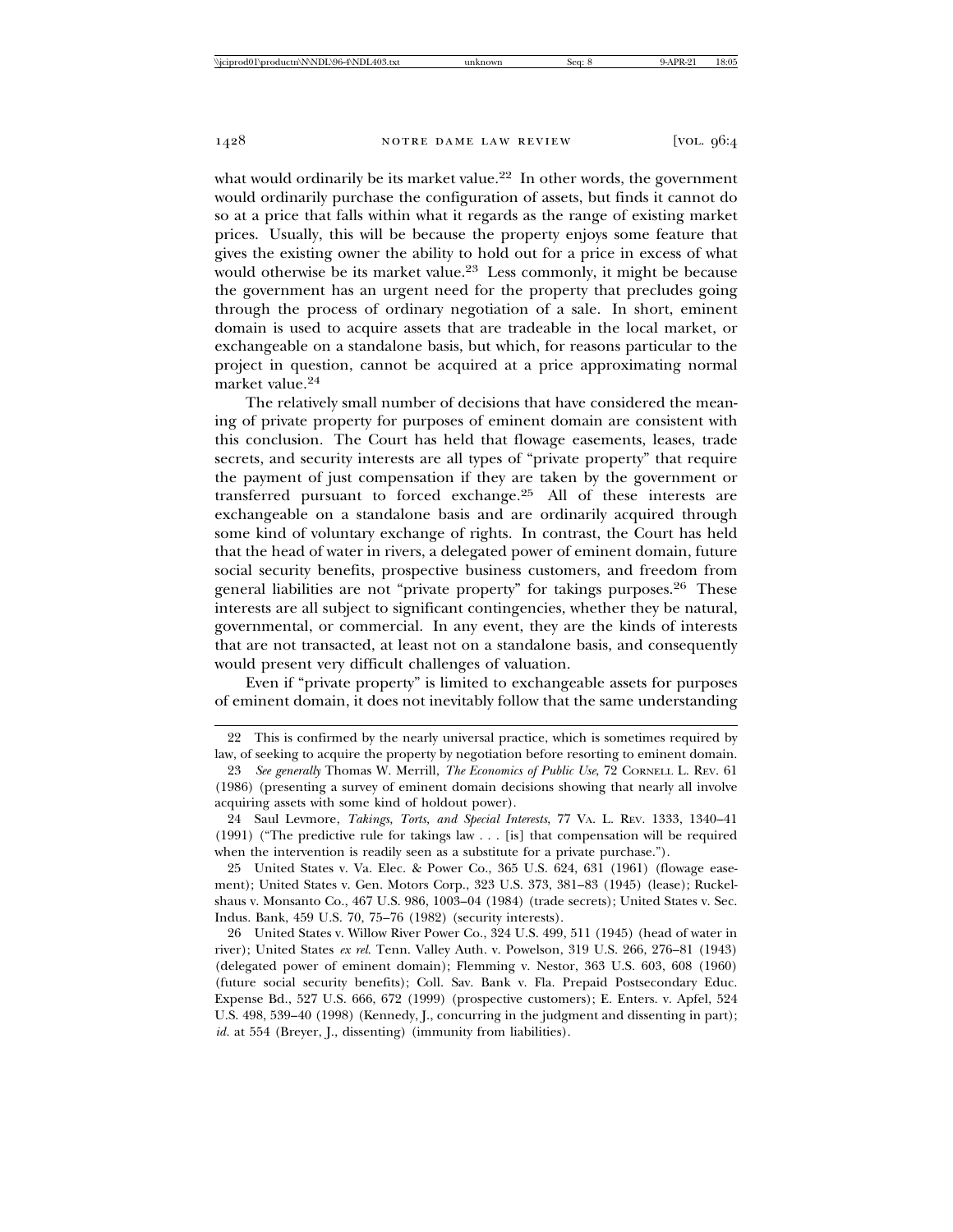should prevail for regulatory takings purposes. The regulatory takings doctrine has taken on a life of its own in recent decades, as a kind of stand-in for the protections that used to be provided by the Contracts Clause or the doctrine of substantive due process. More generally, the Supreme Court has defined "property" differently for different constitutional purposes.<sup>27</sup> For instance "property" means something different for procedural due process purposes than it does for substantive due process purposes, and something different still for purposes of eminent domain. Thus, it is conceivable that "private property" might be defined one way for eminent domain purposes, and a different way for regulatory takings purposes.

There is one insuperable barrier, however, to effectuating a divorce between the definition of private property as it applies to explicit and implicit takings. The ultimate remedy for any kind of taking under the Constitution is the payment of just compensation to the party who has suffered the taking. Just compensation is determined, as we have seen, using a variety of valuation techniques keyed to market values. Thus, regulatory takings, like exercises of eminent domain, must retain at least a significant nexus to a conception of private property that takes the form of exchangeable assets.

One would predict, therefore, that regulatory takings claims, to the extent they succeed, will be limited to government regulations that impair the value of forms of property that are themselves tradeable or exchangeable on a standalone basis. Regulations of interests associated with real property are an obvious example. Regulations of interests associated with tangible personal property would be another. Regulations that apply to intangible rights that are tradeable or exchangeable on a standalone basis, like security interests or intellectual property rights, would be a third.

This is consistent with the observed pattern of cases. By far the largest number of regulatory takings cases involves regulatory restrictions on the use of real property, such as those imposed by zoning restrictions or environmental laws. Another cluster of cases concerns rent controls, again usually those applied to leases of real property.

### IV. THE MEANING OF TAKING

The most contested term in takings jurisprudence concerns what it means to "take" private property. This is not an issue in eminent domain proceedings, where the government (or its delegate) explicitly asserts the power to acquire an interest in private property through forced exchange. This is unambiguously a "taking" of property. The issue arises almost exclusively in cases where the government denies it is taking any property, and claims only to be regulating the use of property. These cases by convention are called "regulatory takings."

By general consensus, the decisional law that seeks to specify what it means for the government to "take" property, when its action falls short of appropriating or destroying the property, is a mess. The most frequently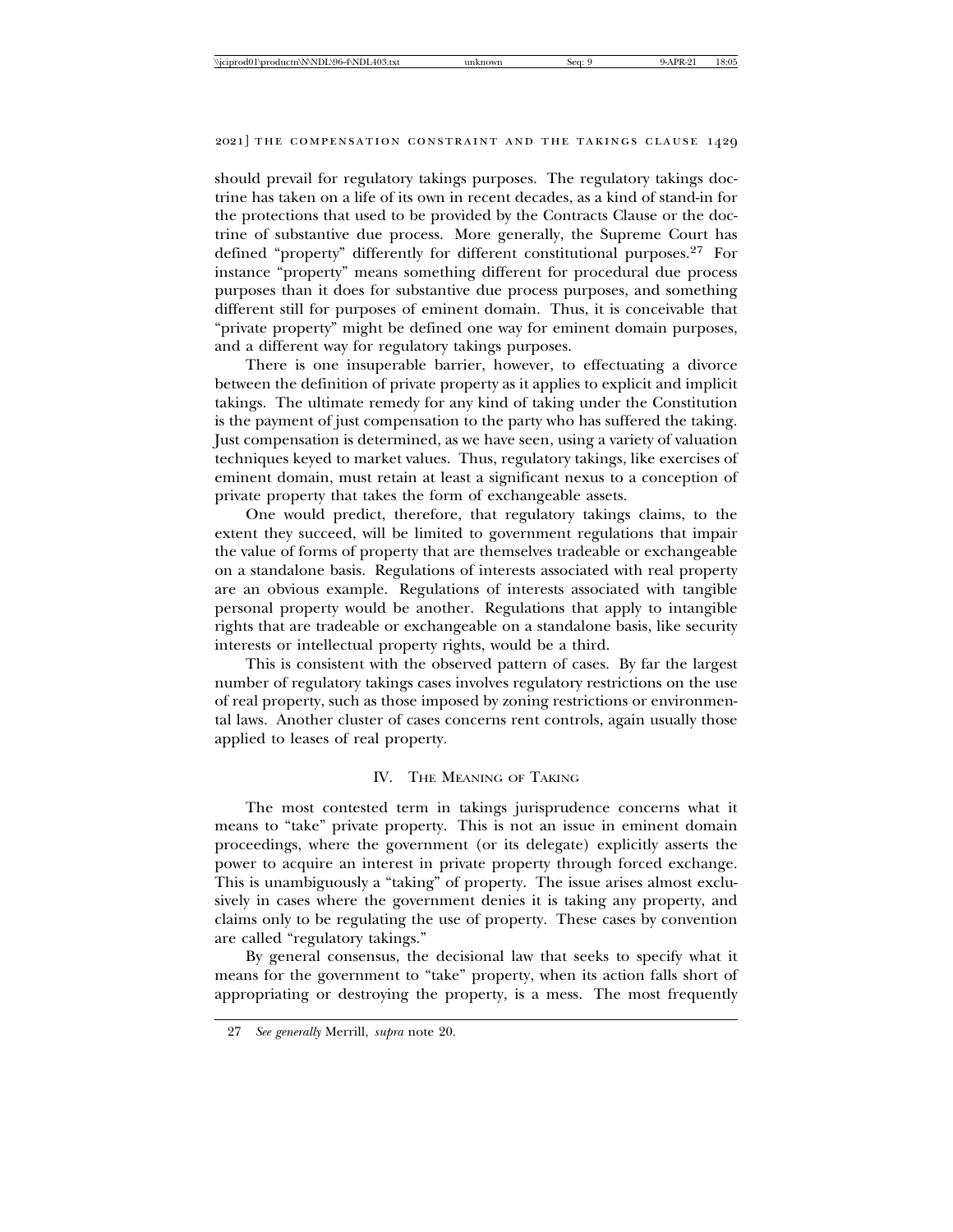quoted line, which comes from Justice Holmes's opinion in the foundational regulatory taking case, is that a taking occurs when the government "goes too far" in regulating the use of property.<sup>28</sup> The modern formulation favored by the Court is that a "taking" is determined by applying a three-part test said to have been laid down in 1978 in the *Penn Central* decision.<sup>29</sup> The Court has never clarified whether this is a balancing test, a list of three conditions any one of which will qualify a regulation as a taking, or a list of three conditions, the failure of any one of which will *disqualify* a regulation from being considered a taking.<sup>30</sup> Lower courts, regulators, attorneys advising clients, and commentators understandably bewail the uncertain state of the doctrine.

Perhaps further progress can be made by considering how the compensation constraint limits the universe of potential regulatory takings cases. The hypothesis generated by the reverse engineering exercise is that courts will find that a restriction on the use of property is a regulatory taking only if there is a feasible way of determining compensation for the lost value caused by the restriction. If determining compensation is not feasible using established conventions for measuring compensation, there is no point in going down the regulatory takings path in the first place. In pursuing this implication of the compensation constraint, I will consider three possible bases for concluding that a regulation of the use of property satisfies the compensation constraint, and thus is at least eligible for being characterized as a regulatory taking: the anticircumvention theory, the partial taking model, and the public utility model.

#### *A. The Anticircumvention Theory*

One way to square the regulatory takings doctrine with the compensation constraint is to consider the doctrine as an anticircumvention device. The idea here is that a regulatory taking occurs when the government seeks to evade its responsibility to compensate for taking property by labeling what would ordinarily be an exercise in eminent domain as a police power measure.31 This is a plausible interpretation of the Supreme Court's first major regulatory takings decision, *Pennsylvania Coal Co. v. Mahon*. 32 It also finds distinct echoes in more recent opinions, which describe the regulatory takings doctrine as seeking "to identify regulatory actions that are functionally equivalent to the classic taking in which government directly appropriates private property or ousts the owner from his domain."33

<sup>28</sup> Pa. Coal Co. v. Mahon, 260 U.S. 393, 415 (1922).

<sup>29</sup> Penn Cent. Transp. Co. v. New York City, 438 U.S. 104, 124 (1978).

<sup>30</sup> *See* Adam R. Pomeroy, Penn Central *After 35 Years: A Three Part Balancing Test or a One Strike Rule?*, 22 FED. CIR. BAR J. 677 (2013).

<sup>31</sup> *See generally*, Thomas W. Merrill, *The Eagle Theory*, 9 BRIGHAM-KANNER PROP. RTS. J. 17 (2020) (attributing the theory to Steven Eagle and spelling out its strengths and weaknesses as a general theory of regulatory takings).

<sup>32 260</sup> U.S. at 413 ("But obviously the [police power] limitation must have its limits, or the contract and due process clauses are gone.").

<sup>33</sup> Lingle v. Chevron U.S.A. Inc., 544 U.S. 528, 539 (2005).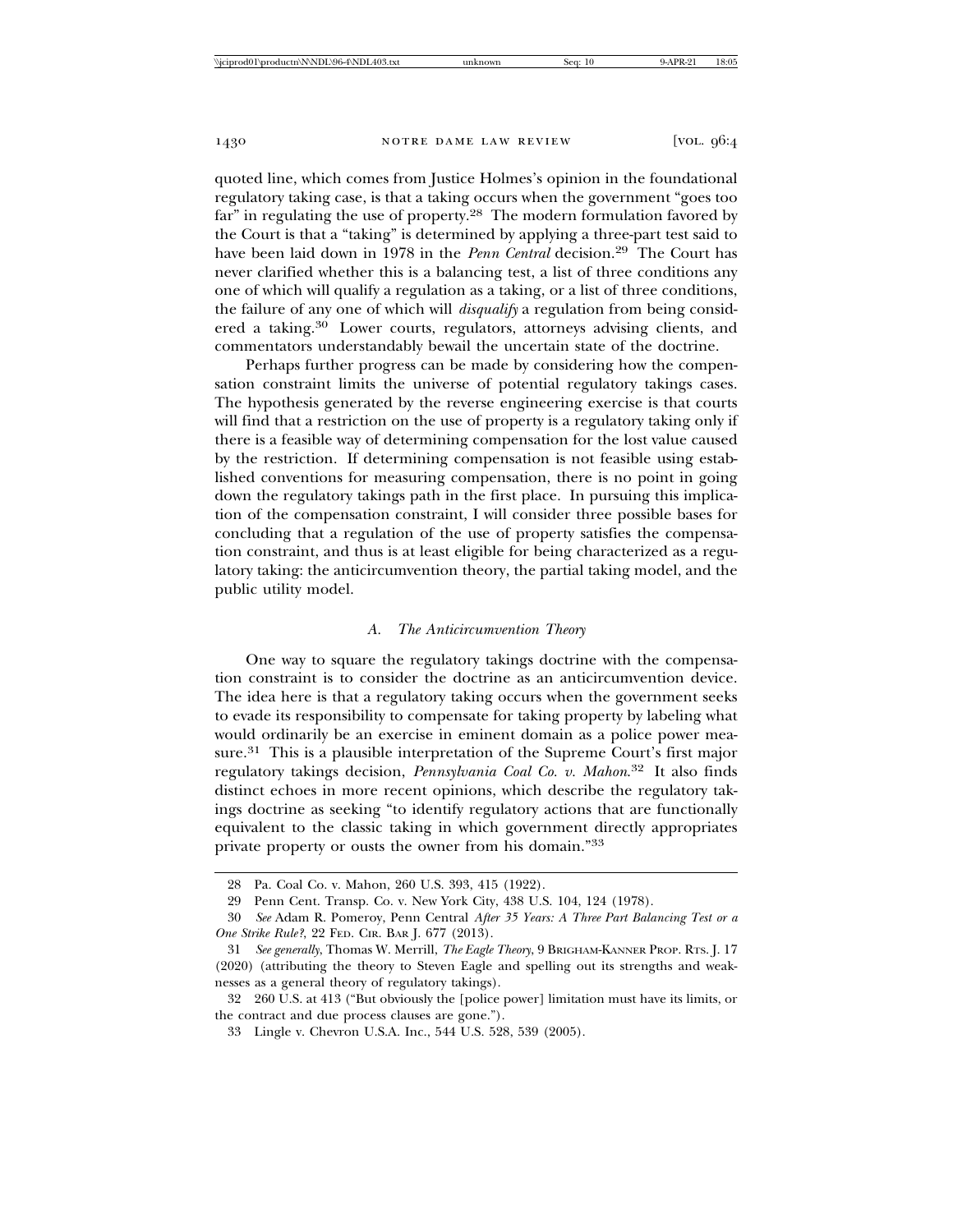The anticircumvention interpretation could be regarded as the exclusive understanding of the regulatory takings doctrine. More modestly, it could be considered as a kind of safe harbor in understanding when a regulatory taking has occurred—a "categorical rule" to use the vocabulary generally used in discussing different takings doctrines. Either way, the idea would be that when the government purportedly uses its police power to acquire an interest in property that would ordinarily be acquired by eminent domain, the court should declare the police measure a regulatory taking, or "inverse condemnation," to use an older expression. Eminent domain, as we have seen, is ordinarily used to obtain by force a variety of interests that are commonly acquired in the relevant market by voluntary exchange. Under the anticircumvention theory, it follows that an attempt by the government to use the police power to obtain an interest in property that is commonly exchanged on a standalone basis should be declared to be a taking for which the owner is entitled to just compensation.

The Court's *Loretto* decision, which involved the transfer of a utility easement to a cable TV company by operation of government regulation, is an illustration of this approach.<sup>34</sup> The Court held that the regulation was a taking of property,35 and properly so, given that utility easements are ordinarily purchased or acquired through a delegated power of eminent domain. Other decisions in which the Court has held regulations of property to be categorical takings can similarly be explained on this basis.36

Although the anticircumvention theory will not appeal to the more ardent friends of property rights, it has one signal virtue: it limits regulatory takings to circumstances that satisfy the compensation constraint. If the government is acquiring for public use an interest that is exchangeable on a standalone basis, this means the interest acquired is amenable to valuation using the established conventions associated with measuring just compensation.

#### *B. The Partial Takings Model*

Another model that could be used to determine the measure of just compensation for a regulatory taking would be based on the approach taken in partial physical takings cases.37 Many, perhaps most, physical takings are

37 This Section and the next draw in part on Thomas W. Merrill, *Incomplete Compensation for Takings*, 11 N.Y.U. ENV'T L.J. 110, 121–26 (2002).

<sup>34</sup> Loretto v. Teleprompter Manhattan CATV Corp., 458 U.S. 419, 421 (1982).

<sup>35</sup> *Id.*

<sup>36</sup> This would include decisions characterizing demands for the conveyance of a public easement to be categorical takings, *see* Dolan v. City of Tigard, 512 U.S. 374, 396 (1994); Nollan v. Cal. Coastal Comm'n, 483 U.S. 825, 842 (1987), as well as a decision characterizing the compelled transfer of interest on a fund deposited with a lawyer to a charitable trust as a categorical taking, *see* Brown v. Legal Found. of Wash., 538 U.S. 216, 240 (2003). In each case, the government by regulation was seeking to compel the transfer of an interest in property that is exchangeable on a standalone basis.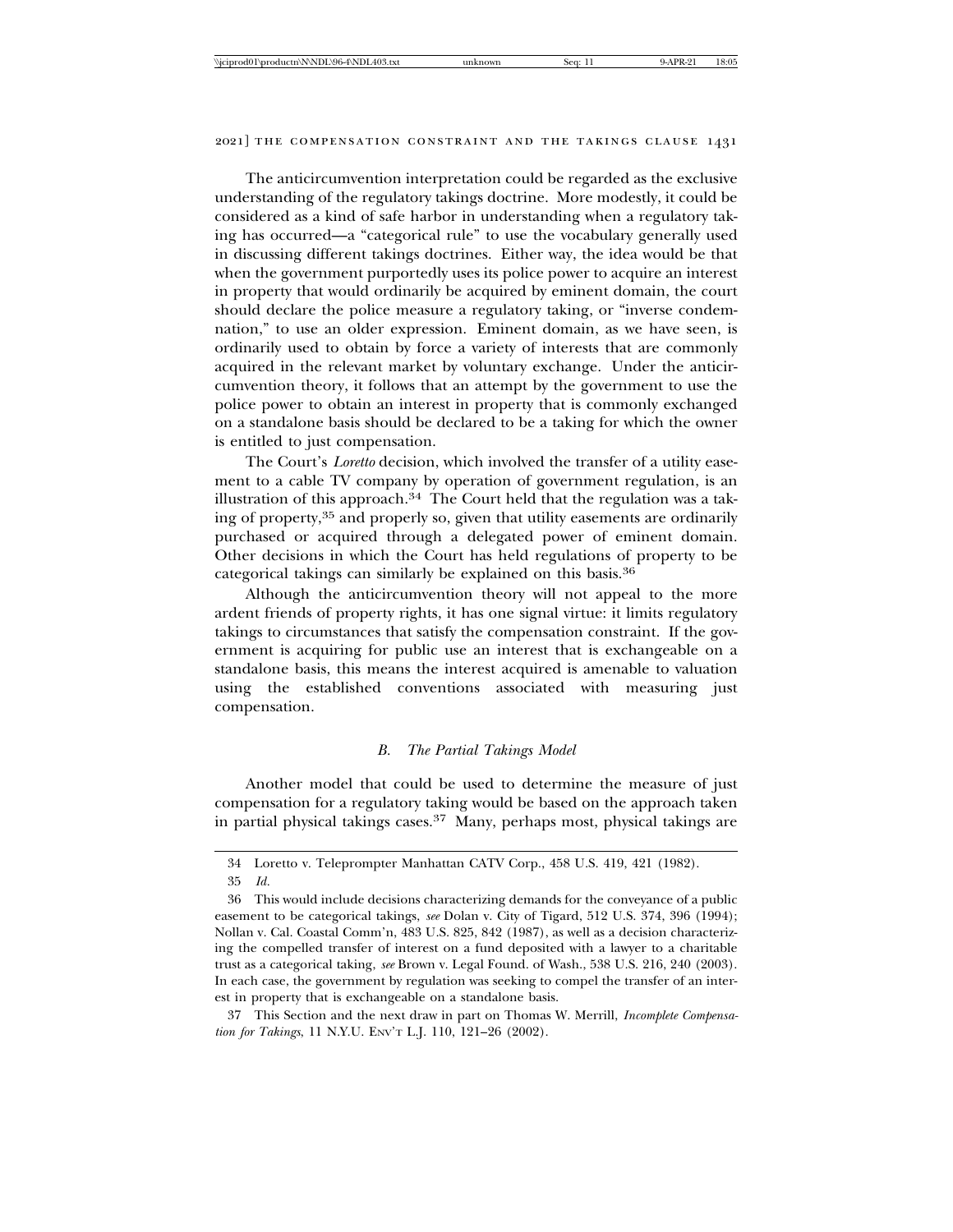partial takings.38 That is, the condemning authority acquires only a portion of the owner's property and leaves the rest in the owner's hands. This will commonly occur, for example, when the taking is for a highway or a utility easement. Regulatory takings can be said to be a type of partial taking, in the sense that the regulation reduces the uses of the property, but leaves other aspects of the property untouched, if only because the owner remains in possession. Hence, we could attempt to derive the measure of compensation in regulatory takings cases by looking to the decisional law that deals with the measure of compensation for partial physical takings of property.

The rules for computing fair market value in partial takings cases differ in important respects from those that apply in total takings cases. Most notably, in partial takings cases the owner is compensated not only for the fair market value of the part that is taken, but also for the loss in value of the part that is not taken. These losses in value are typically called "severance damages."39 Thus, for example, if the government condemns a 200-foot strip of land across an owner's land for a highway, the owner is entitled to the fair market value of the 200-foot strip of land. In addition, if construction of the highway reduces the value of the remaining land—perhaps because it makes access to the remaining land more difficult—the owner is also entitled to severance damages reflecting the reduced market value of the land not taken.

Most jurisdictions, including the federal government, also permit the court in partial physical takings cases to take into account offsetting benefits that may have increased the market value of the portion of the property not taken.40 To continue with the highway example, if the taking of the 200-foot strip for a highway increases the market value of the remaining land—perhaps because the remaining land is now valuable for use as a strip mall rather than for residential or agricultural purposes—then the court will subtract the higher value of the remaining land from the compensation that is owed the owner for the land taken. In theory, offsetting benefits can reduce the amount of compensation in partial takings cases to zero (although it appears the government never seeks restitution if the project results in a net gain to the owner).

The practice of reducing compensation for offsetting benefits can give rise to certain problems of horizontal equity if the project creates costs or benefits for owners who experience no physical taking as well as those who do. For example, suppose the new highway increases the market value of land a block lot away from the new highway, as well as the land that is subject to condemnation of the 200-foot strip. If the offsetting benefits rule allows the compensation to the owner whose land is partially taken to be reduced to zero, this owner will have suffered a loss of 200 feet of land with no compen-

<sup>38</sup> *See* Abraham Bell & Gideon Parchomovsky, *Partial Takings*, 117 COLUM. L. REV. 2043, 2049 (2017).

<sup>39 4</sup>A SACKMAN, *supra* note 5, § 14A.03[1], at 14A–41 n.3.

<sup>40</sup> Bauman v. Ross, 167 U.S. 548, 557 (1897); 4A SACKMAN, *supra* note 5, § 14A.01[2], at 14A–4.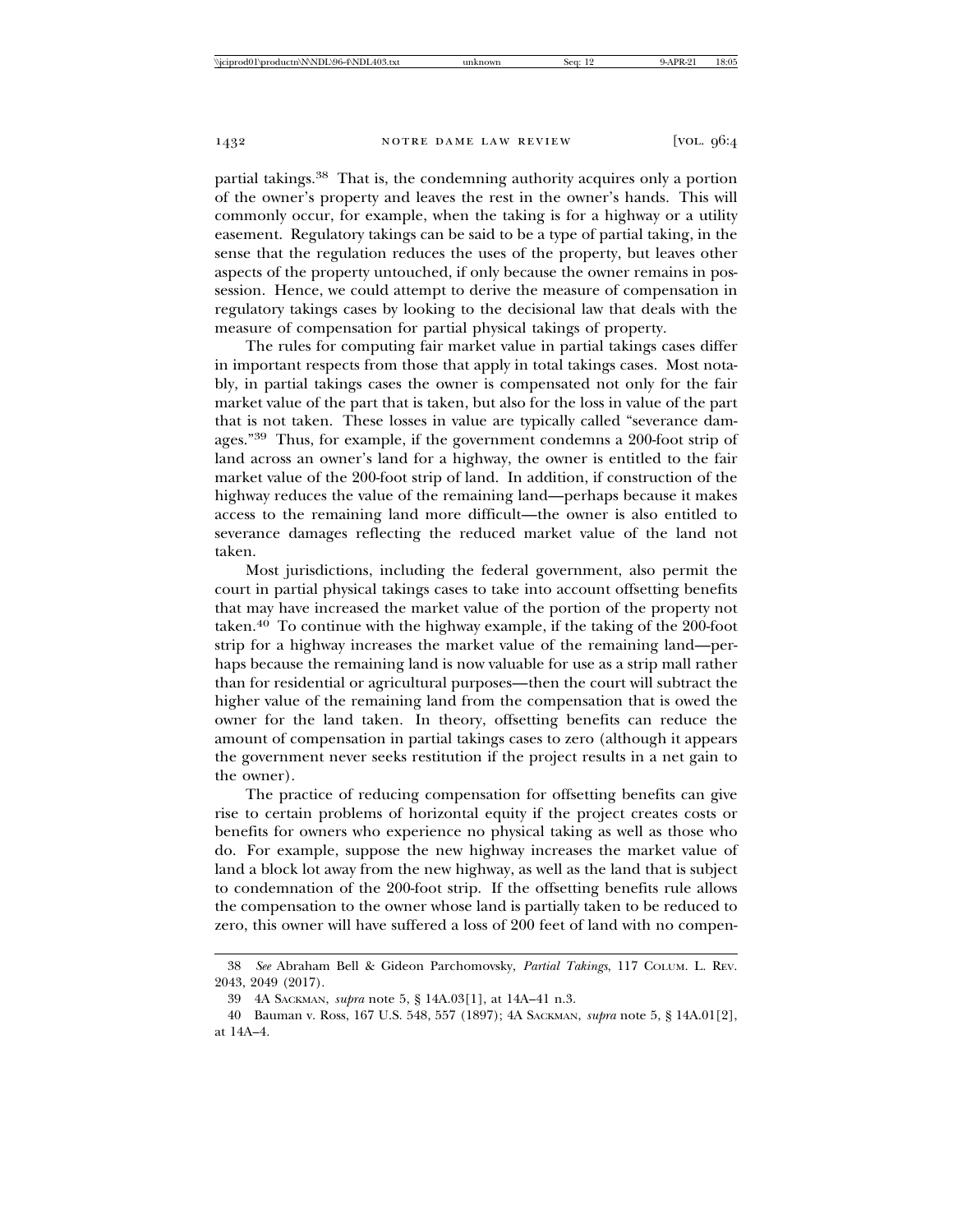sation, whereas the owner one block away will have received a benefit in terms of higher property values but will have lost no land at all. To account for this perceived inequity, many jurisdictions have adopted a distinction between "general" and "special" benefits. If the benefit is general—that is, if it affects persons whose property is not partially taken as well as those whose property is partially taken—then no offset is permitted. If the benefit is special, in the sense that it affects only those whose property is partially taken, then an offset is permitted.<sup>41</sup>

The distinction between general and special benefits is often difficult to apply, and so other jurisdictions have abandoned the distinction and instead apply a simple before-and-after test.<sup>42</sup> Under this approach, in the event of a partial taking, two determinations of fair market value are made: one for the total value of the property before the partial taking, and a second for the total value of the property after the partial taking. This is thought to capture both severance damages and offsetting benefits in one before-and-after comparison.43 If the pre-taking value is higher than the post-taking value, the owner is entitled to the difference as just compensation. If the difference is zero, or the post-taking value is higher than the pre-taking value, the owner gets no compensation.

This before-and-after valuation approach could be adopted for use in determining just compensation in regulatory takings cases. In effect, the court would take a snapshot of fair market value before the imposition of a burdensome regulation, and a snapshot of the value after the imposition of the regulation. The difference in fair market value would, in effect, represent the capitalized (negative) value of the regulatory restriction. This approach would obviously account for any benefits to the property conferred by the regulation, as well as the costs.

The partial takings analogy reveals that it is theoretically possible to determine just compensation in regulatory takings cases, at least when the regulation applies to a unit of property that is commonly exchanged on a standalone basis in market transactions.<sup>44</sup> Nevertheless, it also underscores that the compensation constraint imposes some potentially significant limitations on the regulatory takings doctrine.

One interesting limitation concerns regulations that prohibit any sale or exchange for consideration of certain types of property. For example, in *Andrus v. Allard*, the Court considered a statute and regulations that prohibited any sale of eagle feathers or of any object containing eagle feathers, but

<sup>41</sup> Bell & Parchomovsky, *supra* note 38, at 2056 –57.

<sup>42</sup> *See* Borough of Harvey Cedars v. Karan, 70 A.3d. 524, 527 (N.J. 2013).

<sup>43</sup> Of course, it will be necessary to exclude changes in value due to other factors besides the adoption of the regulation, which may be difficult.

<sup>44</sup> This appears to be the approach implicitly adopted by the Court in *Brown v. Legal Foundation of Washington*, 538 U.S. 216, 235–36 (2003), which concluded that zero compensation was owed because the value was zero before the regulation was imposed and zero afterwards.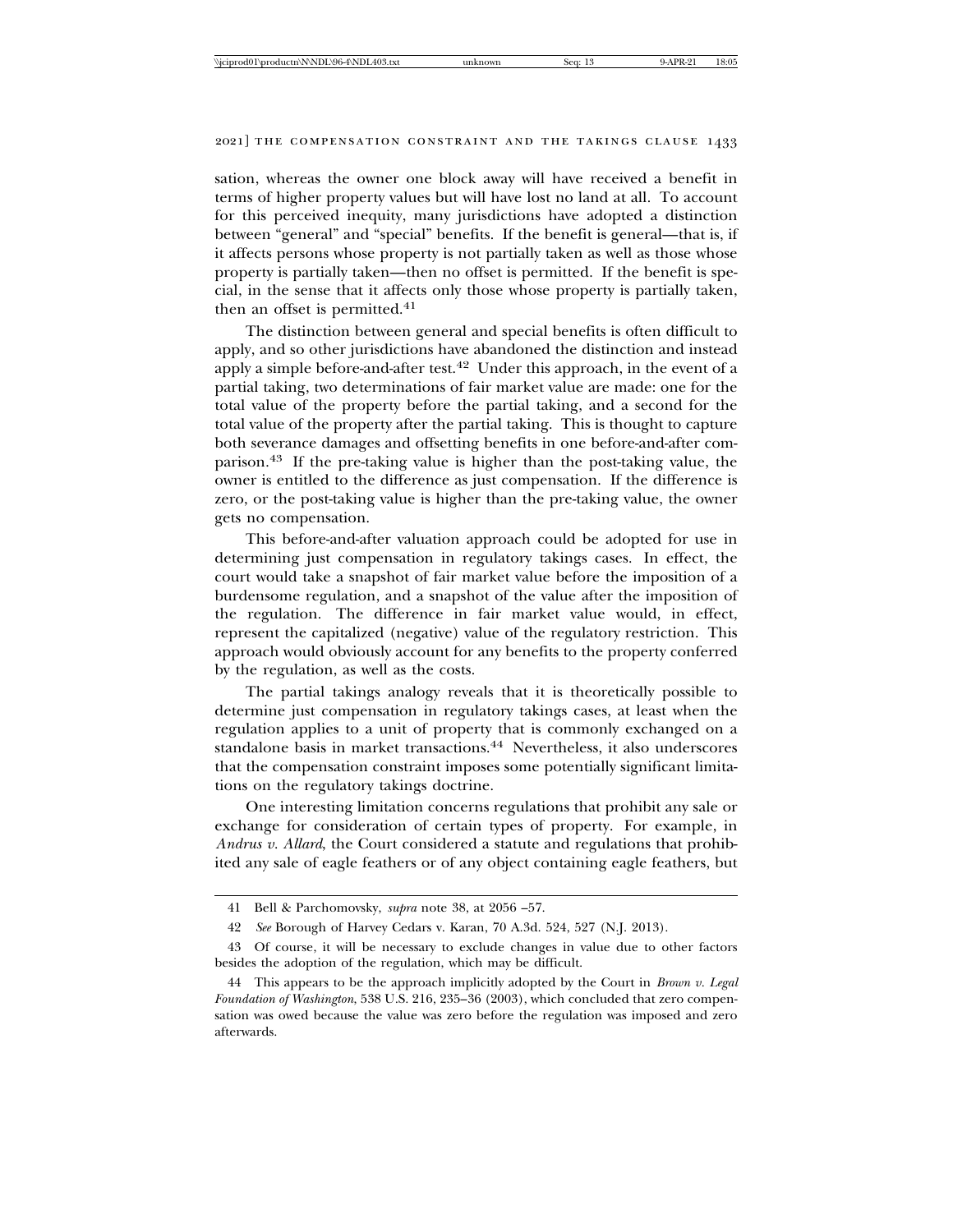did not bar gifts or inheritance of such objects.45 The Court rejected a regulatory takings challenge to the measure without giving any consideration to how compensation could be measured. But the prohibition on any sale or exchange for value would obviously make any calculation of lost value impossible under a before-and-after approach patterned on the partial physical takings model. One could presumably gather evidence of market value before the prohibition took effect. But any transaction afterward would be illegal, which would make any determination of market value difficult if not impossible to establish and verify. This, standing alone, should be sufficient reason to reject a regulatory takings claim. The Court relied in part on Prohibitionera decisions rejecting similar claims with respect to stocks of liquor produced before sales were made illegal.46 Again, these decisions did not rest on the compensation constraint, but the difficulty of doing a before-and-after valuation when sales are rendered illegal would seem to be a sufficient reason to reject a regulatory taking claim for any statute that renders certain goods inalienable for consideration.

Another possible implication of the partial takings model is that it will be difficult to establish that a regulation has reduced the value of property if the regulation generally applies to all similarly situated property. For example, if a zoning ordinance is passed that prohibits any construction in the community above a certain height, it will be difficult to establish that any decline in market value for a particular lot in the community is due to the regulation. With a more targeted regulation, the inference of causation is more plausible (although even with a targeted regulation there may be difficult questions of causation). But if all otherwise similar properties are equally restricted, any decline in value after the regulation is adopted may be purely coincidental.

The problem of causal attribution raises a more general concern about relying on any before-and-after measure of valuation to establish a regulatory taking. In this regard, it is significant that the rules for determining compensation for partial physical takings apply only to owners who have suffered *some physical appropriation* of a portion of their property. They do not apply to owners who have not had any of their property physically taken. Thus, to return again to the highway example, if the new highway generates noise and congestion in the area, such that owners of land one block away suffer a loss in the market value of their land, this is universally regarded a *damnum absque injuria*—a noncompensable loss. Courts have consistently rejected the idea that the government has some general obligation to compensate owners for the adverse effects of government projects that affect the value of their property but do not physically touch the property.47

<sup>45 444</sup> U.S. 51, 55–56 (1979).

<sup>46</sup> *Id.* at 67 (first citing James Everard's Breweries v. Day, 265 U.S. 545 (1924); and then citing Jacob Ruppert v. Caffey, 251 U.S. 264 (1920)); *see also* Mugler v. Kansas, 123 U.S. 623 (1887).

<sup>47</sup> United States v. Miller, 317 U.S. 369, 376 (1943) ("As respects other property of the owner consisting of separate tracts adjoining that affected by the taking, the Constitution has never been construed as requiring payment of consequential damages . . . .").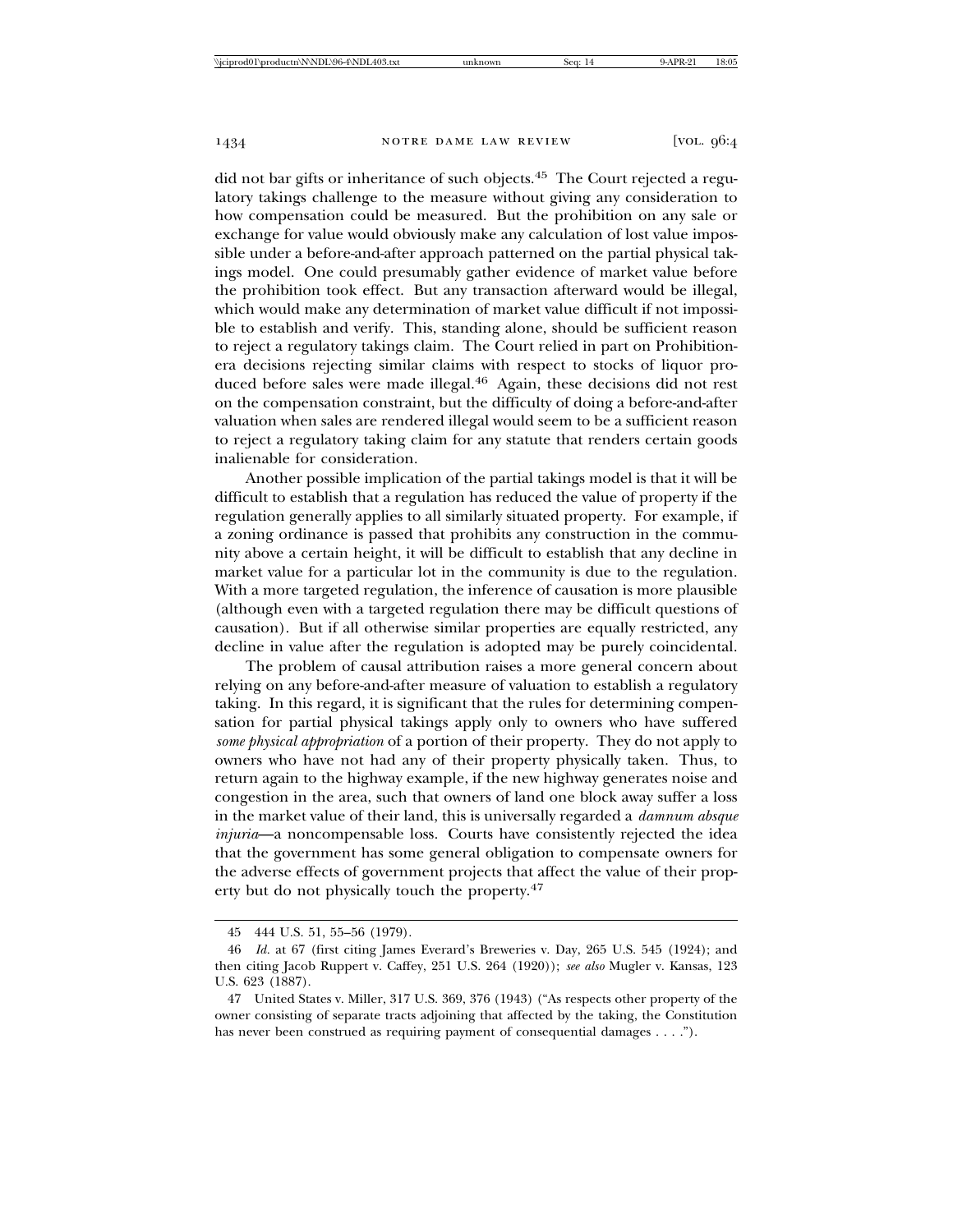The historical reluctance of courts to award any compensation to owners who have suffered a decline in the market value of their property, without more, casts light on the failure of courts to implement the idea that regulatory takings can be identified by some measure of "diminution in value" standing alone.<sup>48</sup> The Court has singled out for categorical treatment the limiting case where the regulation reduces the market value of the property to zero.49 But such cases are rare. And the courts have been unable to identify any threshold below 100% as the line at which a regulatory taking should be found. Such a threshold has been established by legislation in some states, but the experience with these statutory protections has been unhappy for various reasons, often leading to their repeal or significant modification.<sup>50</sup> This does not mean that a better designed statute could not succeed. But it suggests that courts are unlikely to develop a body of judge-made rules that define regulatory takings in terms of a before-and-after measure of reduction in market value standing alone.

#### *C. The Public Utility Model*

A third model that could be adopted for determining just compensation in regulatory takings cases is the approach followed in public utility cases. It has long been established that the rates charged by public utilities are subject to review under the Takings Clause.<sup>51</sup> The public utility cases present a situation analogous to regulatory takings, in that the government has not taken title to property nor has it physically appropriated any physical assets. Instead, the government has regulated the property in a way that restricts the freedom of the owner to determine the price or level of services associated with its use, thereby impairing the value of the property.

In the public utility cases, a variation on the fair market value standard is used—the fair return on investment standard. The fair return standard operates in a manner similar to the fair market value standard. The objective is to determine just compensation based on benchmarks that reflect the behavior of other actors in the relevant market. One key understanding is that the regulated firm is entitled to recover only the reasonable costs of providing the service in question. It is assumed that, if the firm were operating in a competitive environment, it would be able to recover from consumers only reasonable costs; any attempt to charge more would result in a loss of business to competitors. Another key understanding is that the regulated

<sup>48</sup> For the Supreme Court's wandering pronouncements, see Thomas W. Merrill, *The Supreme Court's Regulatory Takings Doctrine and the Perils of Common Law Constitutionalism*, 34 J. LAND USE & ENV'T L. 1, 8–26 (2018).

<sup>49</sup> *See* Lucas v. S.C. Coastal Council, 505 U.S. 1003, 1029 (1992). The Court added the qualification that even in a total wipeout case, the regulation will not be regarded as a taking if it tracks the result that would be obtained under the common law of nuisance. *Id.*

<sup>50</sup> *See, e.g.*, Bethany R. Berger, *What Owners Want and Governments Do: Evidence from the Oregon Experiment*, 78 FORDHAM L. REV. 1281 (2009).

<sup>51</sup> *See* Verizon Commc'ns Inc. v. FCC, 535 U.S. 467, 497 (2002); Duquesne Light Co. v. Barasch, 488 U.S. 299, 305 (1989).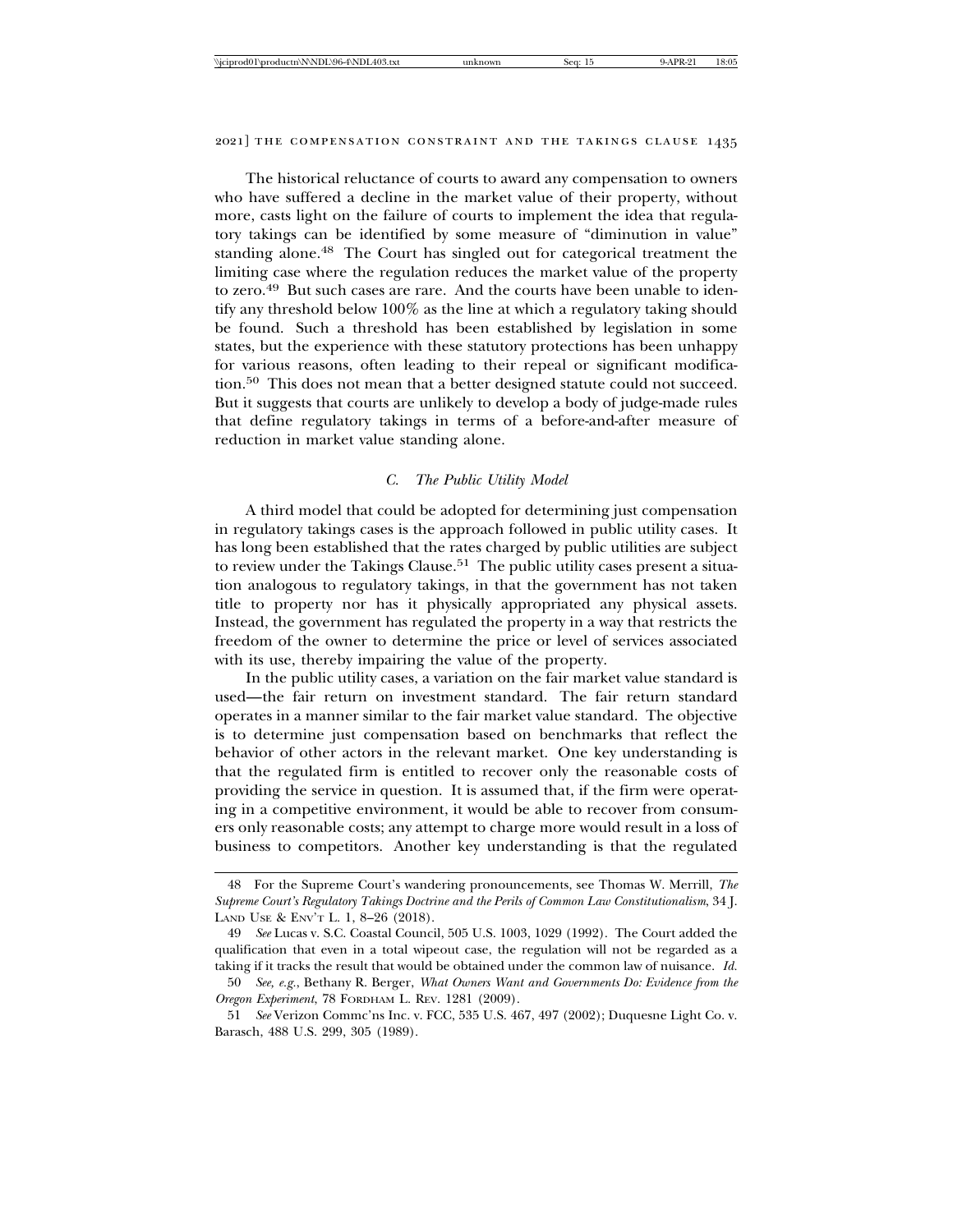firm is entitled to recover a rate of return on investment comparable to the return that investors expect to receive when committing funds to investments of comparable risk. In a competitive market, the firm would be able to attract investment capital only if it were able to provide a return at least as high as investors require before committing funds to other investments of similar risk.

These inquiries entail considerable complexity. At least with respect to public utility companies, the complexity of determining reasonable costs and a fair return on investment means that these inquiries have been given over to specialized administrative bodies. In practice, courts give these bodies broad discretion in determining what constitutes reasonable cost and a fair return on investment. For example, the Supreme Court has said that regulators are free to value investment property using either an original cost or replacement cost method.52 The Court has also permitted regulators to impose rates on certain services below cost, so long as the total effect of the rate order permits a fair return on investment.53 The constitutional standard nevertheless lurks in the background and has played an important role in structuring the inquiry in public utility rate cases.

In theory, the approach followed in the public utility cases could also be applied to regulatory takings issues, such as those presented by land use and environmental controls. The general task of the court would be to develop a model of what an otherwise identical firm would incur in the way of costs and would require in terms of a return on investment in a competitive environment. If the impact of the regulation is to drive the return on investment below the benchmark rate of return, the government, as in the public utility cases, would be required to provide compensation to close the gap. The amount of compensation, as under the partial takings model, should in theory represent the capitalized (negative) value of the regulatory restriction.

There are reasons to question the practicality of the public utility model as a basis for determining just compensation with respect to most run-of-themill regulatory takings cases, such as those that arise out of zoning and other land use restrictions. One is the great complexity of the public utility model, which at the very least would require extensive expert testimony on the part of the claimant and, presumably, the regulatory authority. This would inevitably be expensive, and the expense may discourage courts from going down this route. Another is that the public utility model has fallen into disuse in recent years in the sphere of its original application. In part this is due to persistently low inflation and interest rates, as these conditions tend to mute controversy over utility rates. In part, it is due to the emergence of genuine or induced competition in many markets formerly served by natural monop-

<sup>52</sup> *See Verizon*, 535 U.S. at 539.

<sup>53</sup> *See Duquesne*, 488 U.S. at 312; Balt. & Ohio R.R. Co. v. United States, 345 U.S. 146, 148 (1953).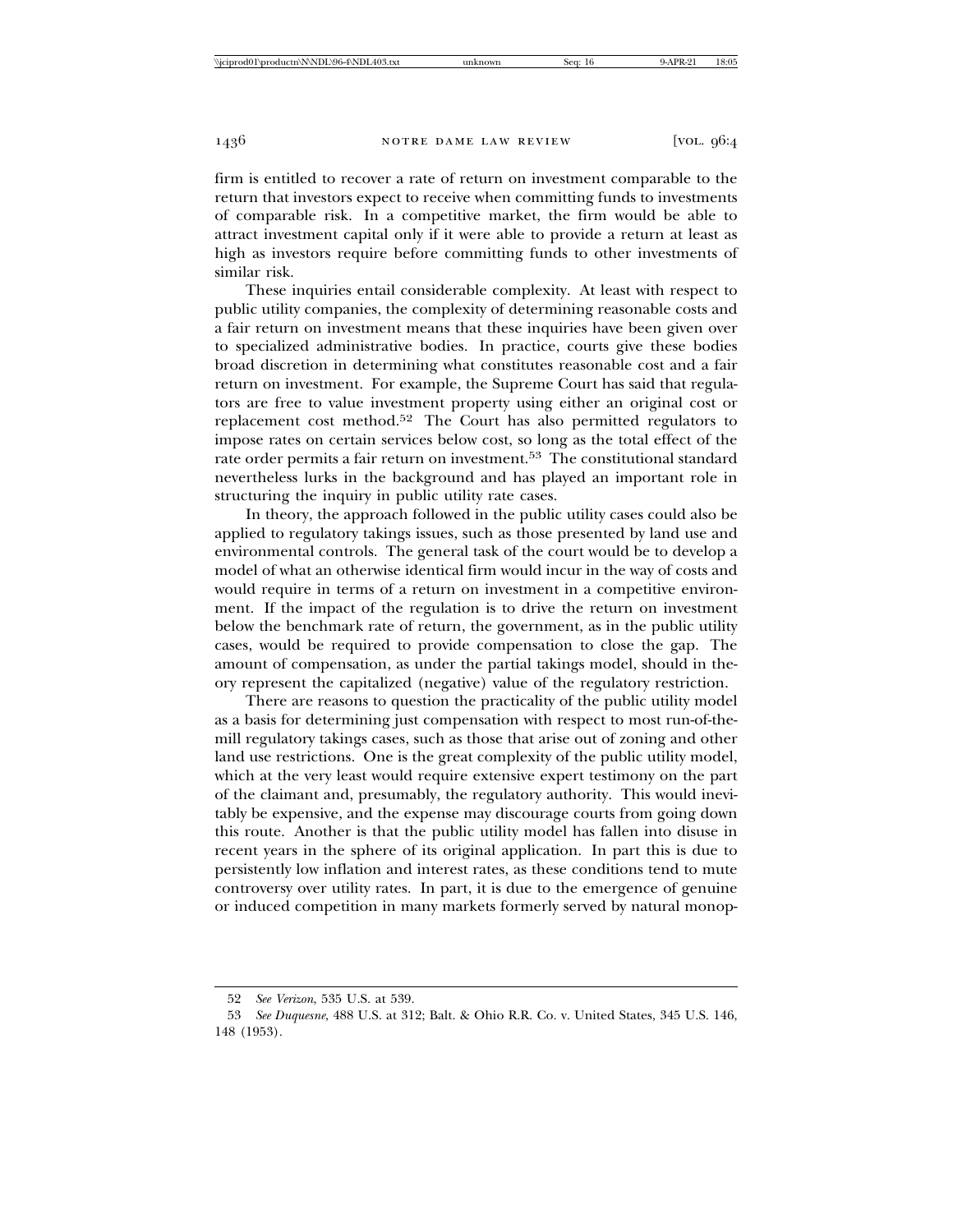oly utilities, which has displaced the need for traditional rate-of-return ratemaking.<sup>54</sup>

More serious, perhaps, is the legal theory that justifies the application of the Takings Clause to public utility rate regulation in the first place. Although the courts have not made this entirely clear, it would seem that the justification for applying the Takings Clause in this context is that the state has compelled the utility to dedicate its property to the provision of public service within a defined territory.<sup>55</sup> In effect, the state has appropriated the property to a public use, and therefore has a legal obligation to provide just compensation. If this is indeed the underlying theoretical justification, then it is a condition precedent to invoking the public utility model that the property owner cannot exit from the market it currently serves. Some property owners may be able to make such a claim; for example, owners of apartment complexes subject to rent controls who are not allowed to convert their apartments to condominiums. But others will not be able to mount any such showing. Grape growers who do not like government limitations on the quantity of grapes that can be sold in the raisin market can divert their crop to the production of bulk wine.<sup>56</sup> Thus, the public utility model may be of limited use outside the context of class actions challenging draconian rent control regimes and similar sorts of claims.

#### *D. The* Penn Central *Case*

The facts of the Court's leading decision on regulatory takings—the *Penn Central* case—can be used to illustrate how considerations about the ability to determine just compensation might enter into resolving a difficult case raising regulatory takings claims.57 In the case, the City of New York imposed a historic preservation order on the Grand Central Terminal in Manhattan, then owned by the Penn Central Railroad. The Landmarks Preservation Commission denied two proposals by the owner to use the air rights above the original terminal building for development by a third party. Although there was some uncertainty about whether a further proposal might eventually be approved, the company claimed that the preservation order and its implementation constituted a regulatory taking of its air rights.

Assuming the preservation ordinance and its interpretation constituted an indefinite prohibition of any construction in the portion of the air rights

<sup>54</sup> Joseph D. Kearney & Thomas W. Merrill, *The Great Transformation of Regulated Industries Law*, 98 COLUM. L. REV. 1323, 1408 (1998).

<sup>55</sup> *See* Bowles v. Willingham, 321 U.S. 503, 517 (1944) (indicating that the Takings Clause does not apply to price controls when the owner is legally free to exit the market). A more realistic justification would be that the owner has invested in specific assets that cannot be redeployed to alternative uses. *See* Thomas W. Merrill, *Constitutional Limits on Physician Price Controls*, 21 HASTINGS CONST. L.Q. 635, 640, 643–50 (1994).

<sup>56</sup> *But see* Horne v. Dep't of Agric., 576 U.S. 351, 365 (2015) (summarily rejecting "let them sell wine" as a defense to an action for physical appropriation of a portion of a raisin crop).

<sup>57</sup> Penn Cent. Transp. Co. v. New York City, 438 U.S. 104, 107 (1978).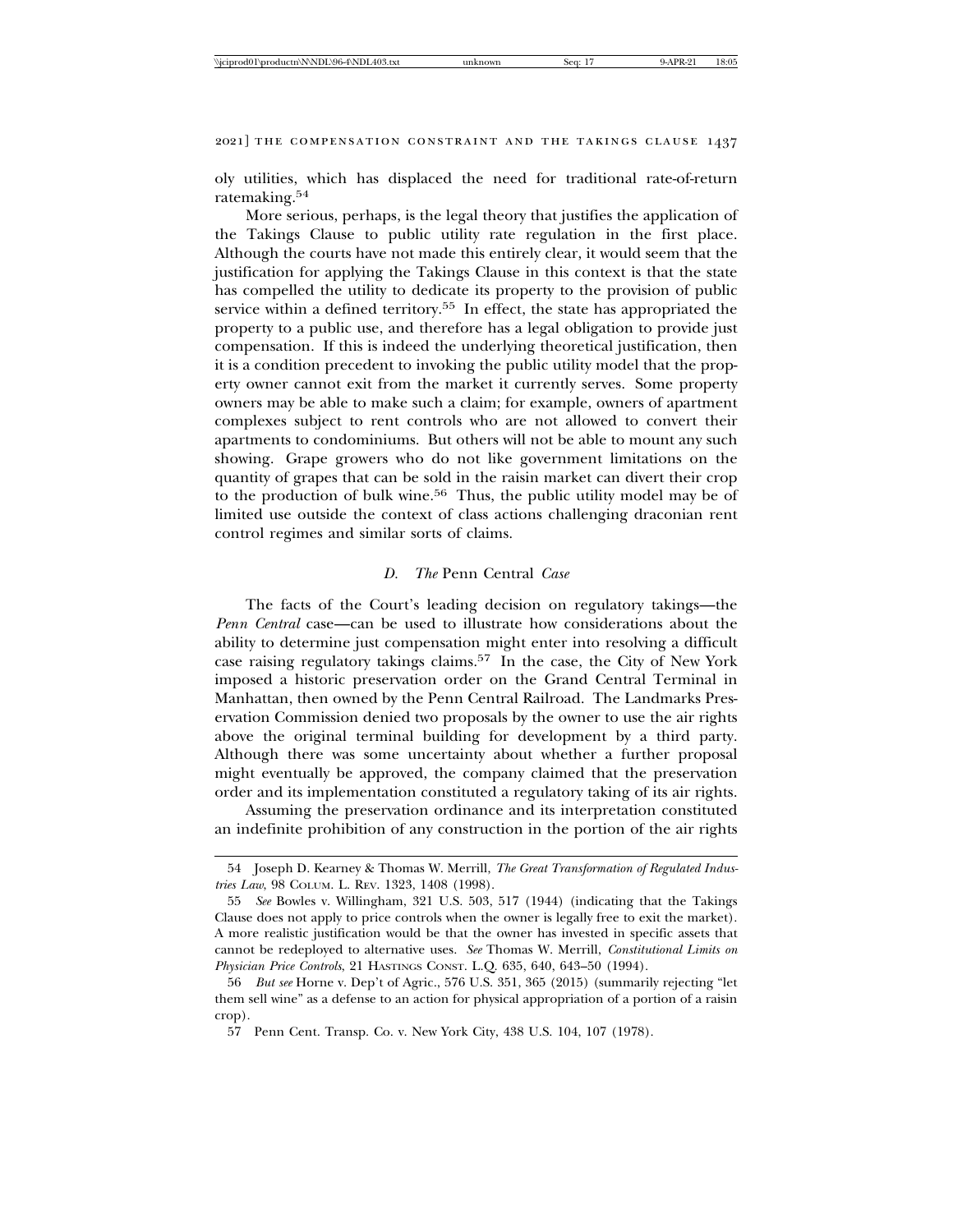eligible for development, the first question would be whether such air rights are commonly bought and sold in Manhattan in standalone transactions with third parties. It does not appear that any record evidence was developed on this point and presented to the Court.<sup>58</sup> We know that such transactions occasionally occur in dense urban markets.59 If evidence had been presented that such transactions occur in Manhattan, the preservation order could be regarded as a regulatory taking under the anticircumvention theory. The City was attempting to acquire by regulation an interest that is ordinarily exchanged on a standalone basis by voluntary transactions. Just compensation should be capable of being determined by considering comparable sales of air rights in the relevant area.

Another approach to the controversy, which is closer to the line of attack developed by the company and adopted by the dissent, would be to challenge the preservation ordinance as a form of impermissible spot zoning.<sup>60</sup> Assuming this line of attack had succeeded, it should not be barred by any concern about the valuation constraint. The historic preservation order was targeted to this one parcel of property and did not apply to other properties in the area. Thus a before-and-after measure of market value, modeled on the partial physical takings cases, could be used to develop the quantum of compensation necessary to make the company whole for the effect of the regulation.

A third characterization of the preservation order, which was explored in the lower courts and appears obliquely in the Supreme Court's opinion, is that it deprived the Penn Central Company of a fair return on its investment in the terminal.<sup>61</sup> The Penn Central Railroad was of course a common carrier, subject to regulation as such, and it was presumably required by law to continue to operate the Grand Central Station as a terminal unless and until it was given permission to abandon the facility. Thus, the principles of the public utility cases, which have long applied to railroads, would seem to be applicable. Whether compensation would be awarded to the carrier under these principles was nevertheless highly uncertain, as the Court intuited. The railroad was teetering on bankruptcy, but its financial problems had complex roots that went well beyond the inability to capitalize on the air rights above the terminal. The public utility cases allow regulators to require

<sup>58</sup> Penn Central's contentions in this regard focused on whether certain "transfer development rights" (TDRs), which allowed the company to develop above applicable zoning height restrictions on nearby property, could be regarded as adequate compensation for the alleged taking. *See id.* at 129; *id.* at 150–52 (Rehnquist, J., dissenting).

<sup>59</sup> *See* JOSEPH D. KEARNEY & THOMAS W. MERRILL, LAKEFRONT: PUBLIC TRUST AND PRI-VATE RIGHTS IN CHICAGO 235 (2021) (describing the transfer of air rights above the Illinois Central Railroad terminal in Chicago for construction of the Prudential Financial, Inc. building). It also appears that such transfers were familiar in New York City. *See generally* Note, *Conveyance and Taxation of Air Rights*, 64 COLUM. L. REV. 338 (1964); Note, *Development Rights Transfer in New York City*, 82 YALE L.J. 338 (1972).

<sup>60</sup> *See Penn Cent.*, 438 U.S. at 132; *id.* at 146–47 (Rehnquist, J., dissenting).

<sup>61</sup> *Id.* at 136 (majority opinion) (concluding that the ordinance did not deprive the company of a fair return on its investment); *id.* at 129 (treating the company as having conceded the point).